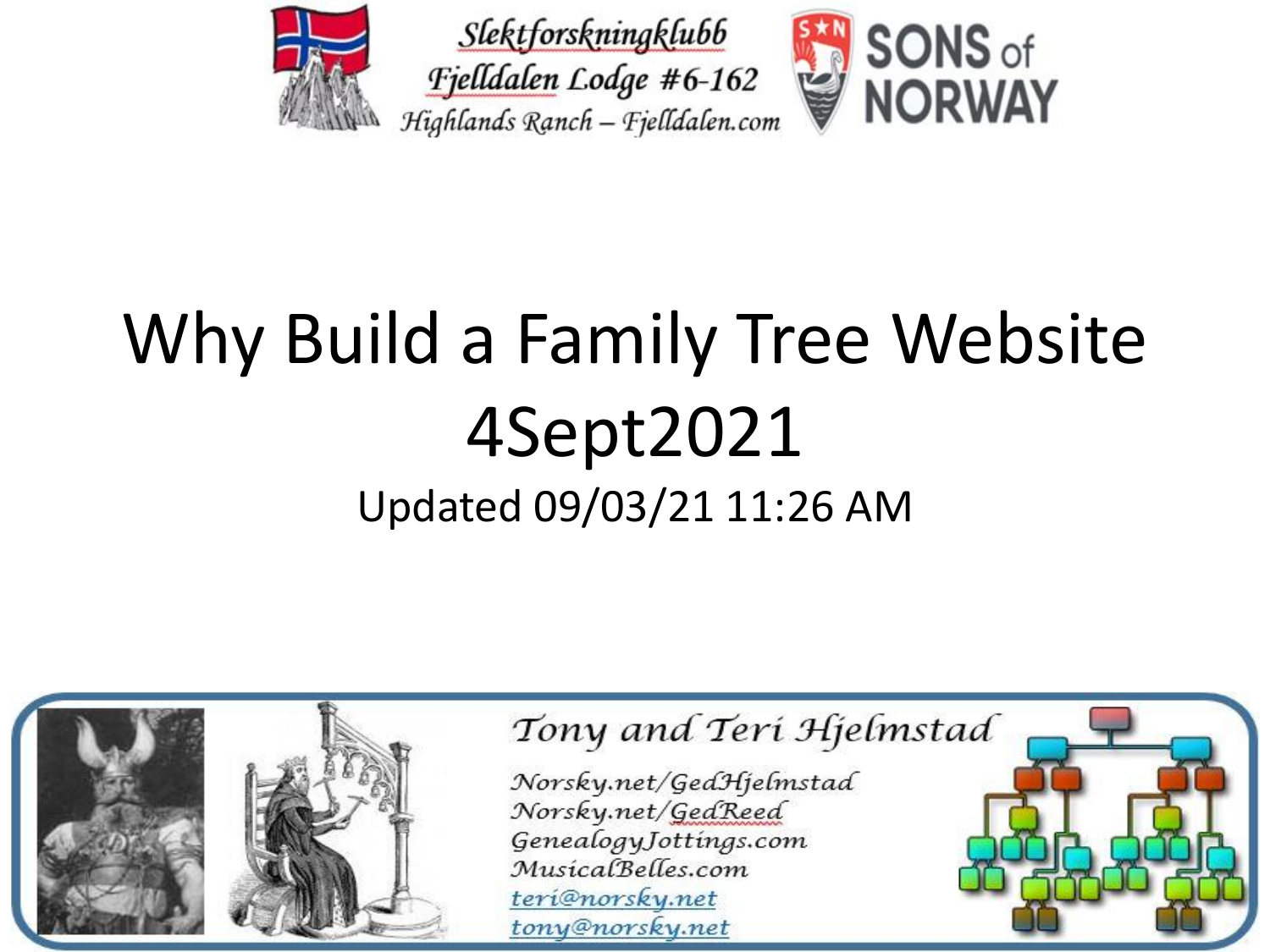#### From Martin Roe . . .

#### [The history of Norwegian parishes](https://martinroe.us20.list-manage.com/track/click?u=70f7f1d838459621f48cbd55f&id=ae871c68b4&e=9ae5d2f64d)

Here is a very useful resource found in the Norwegian digital archives. As we know, the boundaries of the Norwegian The post [The history of Norwegian parishes](https://martinroe.us20.list-manage.com/track/click?u=70f7f1d838459621f48cbd55f&id=aa467d7655&e=9ae5d2f64d) [appeared first on Norwegian Genealogy and](https://martinroe.us20.list-manage.com/track/click?u=70f7f1d838459621f48cbd55f&id=90b024c6a8&e=9ae5d2f64d)  then some.



[Read on »](https://martinroe.us20.list-manage.com/track/click?u=70f7f1d838459621f48cbd55f&id=d94c680529&e=9ae5d2f64d)

#### Colorado Council of Genealogical Societies 2021 Society Management Workshops Seminar, Saturday, 2Oct2021.

If anyone is interested in learning more about how to enhance your genealogical society I encourage you to attend. Here is the link to the Seminar's information brochure: <https://cocouncil.org/smw/CCGSFlyerVer1.8%207.pdf>

Here is the link to the online registration: <https://cocouncil.org/smw-workshops.html>

Please note that the registration ends on September 25th at midnight.

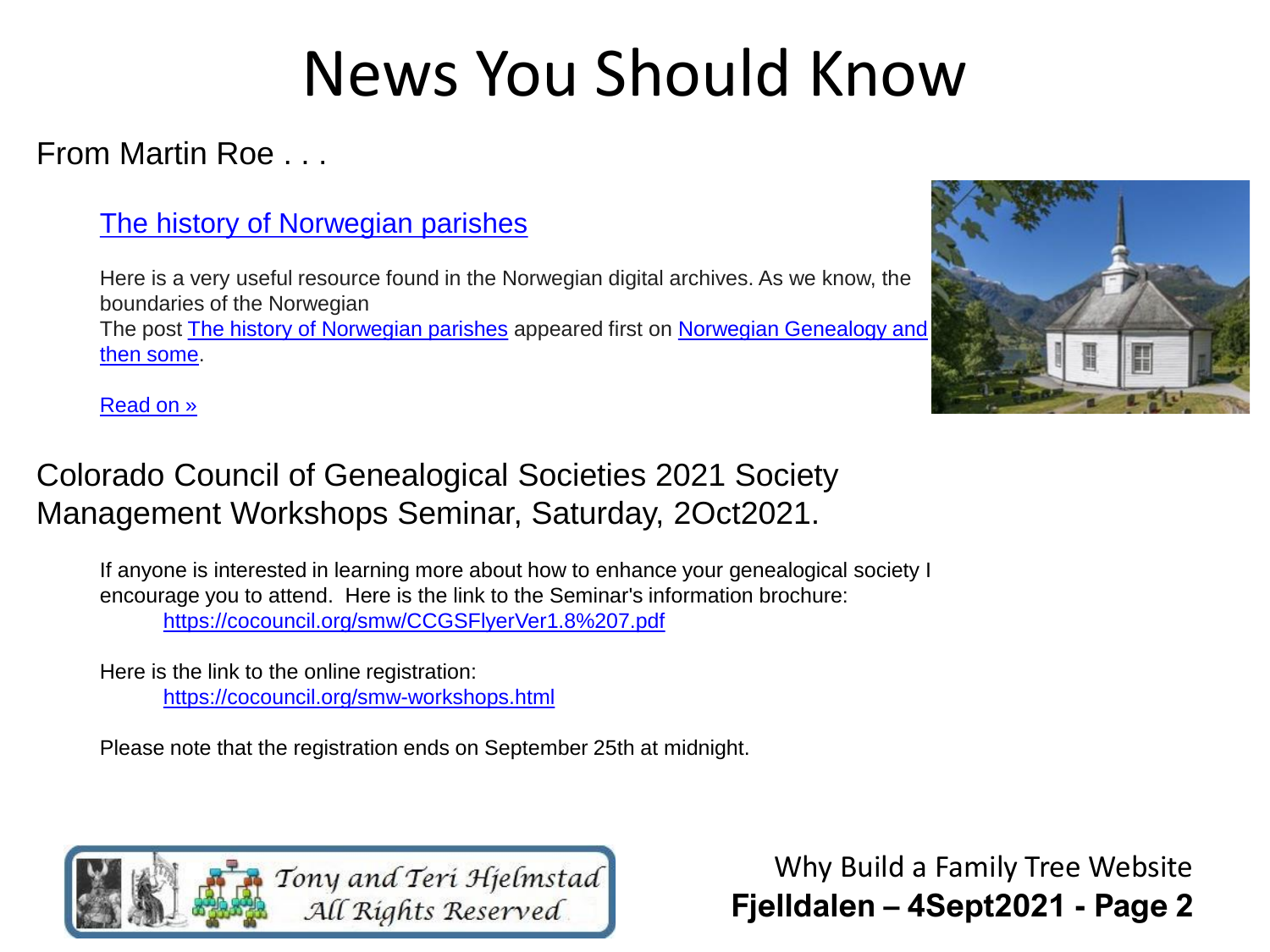Search the 1950-2020 Census for your Blood Relatives

Records from the 1950 through the 2020 Census can Be obtained by the person named in the record or their heir after submitting form [BC-600](https://www.census.gov/history/pdf/bc-600-2013.pdf) or [BC-600sp](https://www.census.gov/history/pdf/bc-600sp-2013.pdf) (Spanish). The fee will be \$65.

All Rights Reserved

**FEE REQUIRED:** (See instructions 4 and 5)

4. A check or money order (DO NOT SEND **CASH**) payable to "Commerce-Census" must be sent with the application. Checks will be processed by electronic fund transfer. This fee covers the cost of a search of no more than one census year for one person only.

|  | 5. Fee required \$ 65.00 |                         |         |  |  |
|--|--------------------------|-------------------------|---------|--|--|
|  |                          | extra copies @          | \$2.00  |  |  |
|  |                          | full schedules @        | \$10.00 |  |  |
|  |                          | expedited fee @ \$20.00 |         |  |  |
|  |                          |                         |         |  |  |

TOTAL amount enclosed

| <b>FULL NAME OF</b>                                                                                                  | First name                                            | Middle name | Maiden name (If any)                                                              |  | Present last name |      | Nicknames                  |
|----------------------------------------------------------------------------------------------------------------------|-------------------------------------------------------|-------------|-----------------------------------------------------------------------------------|--|-------------------|------|----------------------------|
| <b>PERSON WHOSE</b><br><b>CENSUS RECORD</b><br>IS REQUESTED                                                          | Date of birth (If unknown, estimate)                  |             | Place of birth (City, county, State)                                              |  |                   | Race | Sex                        |
|                                                                                                                      | Full name of father (Stepfather, guardian, etc.)      |             |                                                                                   |  |                   |      | <b>Nicknames</b>           |
|                                                                                                                      | Full maiden name of mother (Stepmother, etc.)         |             |                                                                                   |  |                   |      | Nicknames                  |
|                                                                                                                      | First marriage (Name of husband or wife of applicant) |             | Year married (Approximate) Second marriage (Name of husband or wife of applicant) |  |                   |      | Year married (Approximate) |
| Names of brothers and sisters                                                                                        |                                                       |             |                                                                                   |  |                   |      |                            |
| Name and relationship of all other persons living in household (Aunts, uncles, grandparents, lodgers, etc.)          |                                                       |             |                                                                                   |  |                   |      |                            |
| Why Build a Family Tree Website<br>Tony and Teri Hjelmstad<br>All Rights Reserved<br>Fielldalen - 4Sept2021 - Page 3 |                                                       |             |                                                                                   |  |                   |      |                            |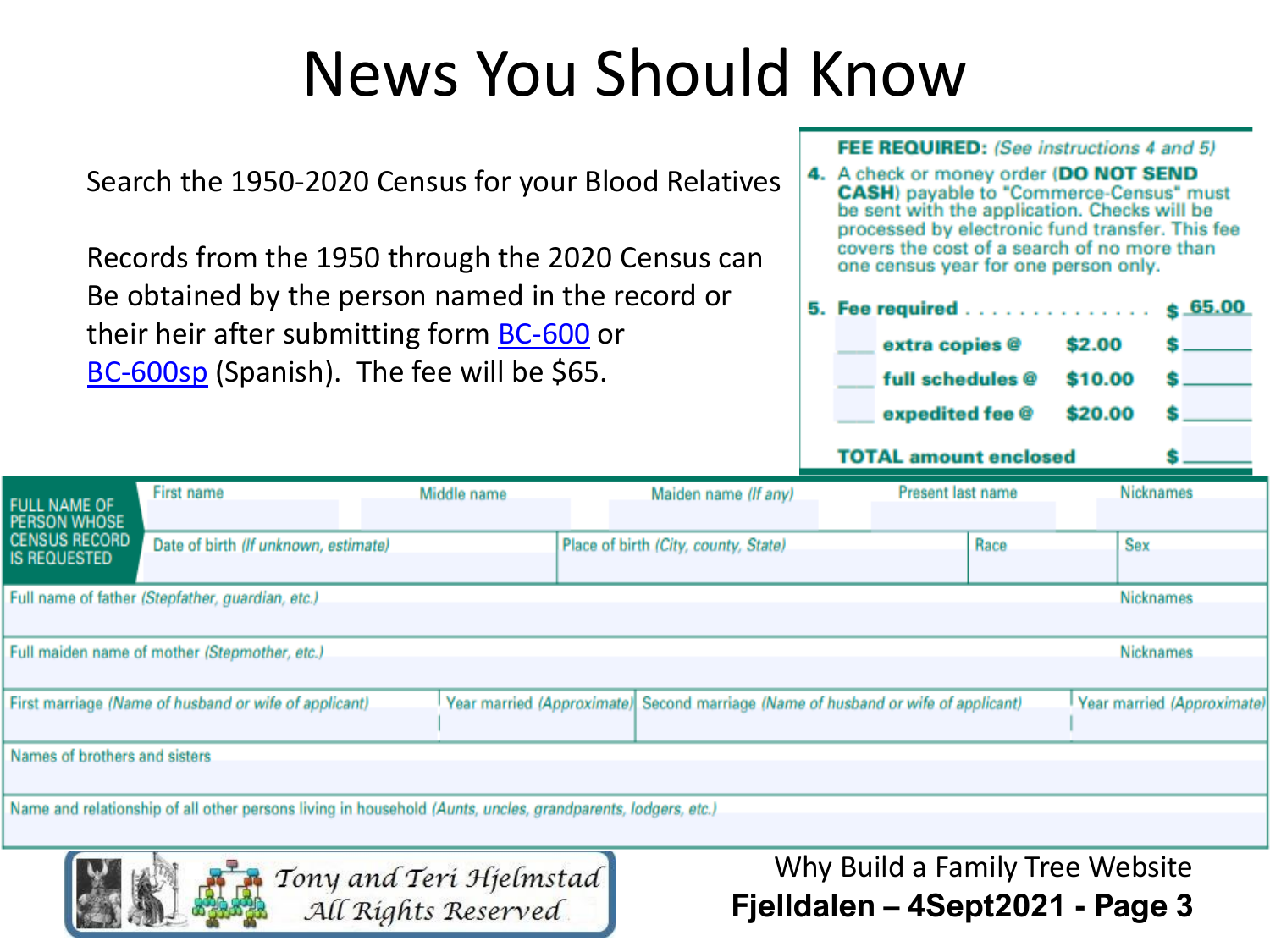Genealogy Gems: News from the Allen County Public Library at Fort Wayne, No. 210, August 31, 2021 \*\*\*\*\*\*\*\*\*\*\*\*\*\*\*\*\*\*\*\*\*\*\*\*\*\*\*\*\*\*\*\*\*\*\*\*\*\*\*

Matricula Online by Sara Allen \*\*\*\*\*\*\*\*\*\*\*\*\*\*\*\*\*\*\*\*\*\*\*\*\*\*\*\*\*\*\*\*\*\*\*\*\*\*\*

Matricula Online is an exciting website, freely accessible without a subscription, consisting of digitized copies of original Catholic (and a few Protestant) church record books from Central Europe (https://data.matricula-online.eu/en/). The coverage is for much of Austria and Luxembourg, large swathes of the Catholic states of Germany and Slovenia, and a few parishes in Poland, Serbia, Italy, and Bosnia. This site is regularly updated as more parishes come online. One important caveat is that the records are not indexed by personal name at this time. Some record books do have an index at the front or back of the volume, and occasionally there are index volumes within a set of record books, but most record books will have to be browsed page by page to find the correct entry.

You can view the basic Matricula website in English, German, Slovene, or Serbian languages and can make your selection at the bottom right hand corner of the homepage. There are several ways to access the records on this site; one of the easiest is to click on the option called "Fonds." This brings you to a menu with the list of countries currently on Matricula. Select the country of interest, and the names of participating archives in that country will be listed. Select the appropriate archives and choose the correct town or parish. Records for that parish will be arranged by register type (baptism, marriage, death, family registers) and date. Once you select the record book of interest, you will be able to page through from beginning to end, or skip ahead pages as needed. The pages from the record books are presented as high-quality scans; however, there is no download or save option. You are encouraged to contact the owning archives for copies. You can also use screen-capture or a snipping tool to capture the page.

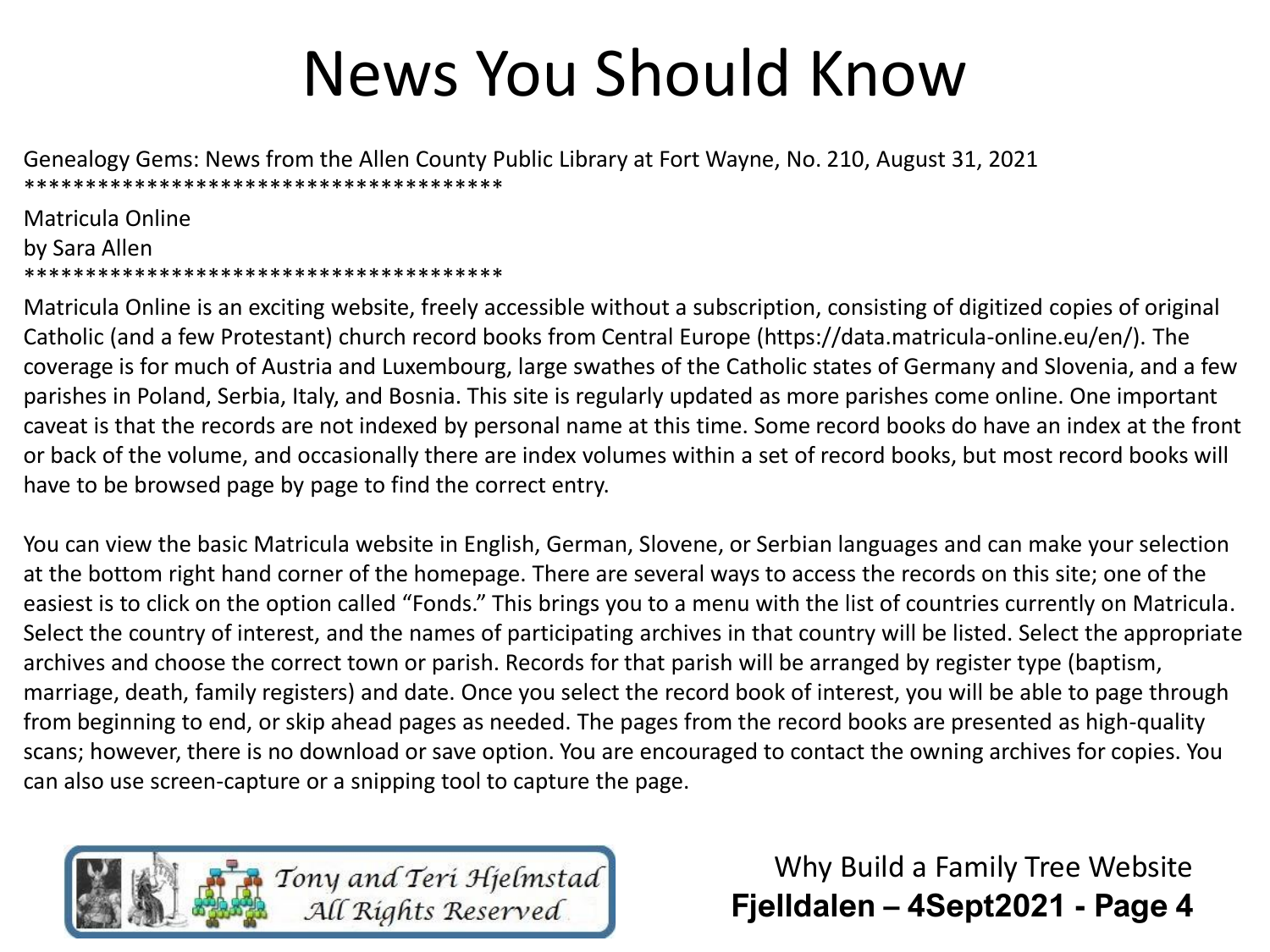#### From [https://GenealogyJottings.com](https://genealogyjottings.com/)

#### **Genealogy Jottings** The Happiness of Pursuit

#### **Help Is at Hand**

 $\boxed{\frac{1}{\text{cm}}}$  September 2nd, 2021 | Author: thjelmstad



During the pandemic we have needed to do most of our genealogical research from home. When online databases contain the records we need, all goes well. When those records are digitized but locked and inaccessible from a home computer, things do not go so well.

Family Search has many agreements whereby a researcher can look at a record only from a computer at a Family History Center. Yet these Centers have been closed for months.

I experienced the problem again when I needed the marriage record for Richard Ryan and Catherine Shea who were married in Illinois in 1879. Family Search has abstracted the record, but the image of the record was locked. Every genealogist knows it is better to look at the image of a record than an abstract of it.

I wondered whether to write to the county for this record when I remembered hearing that Family Search has instituted a free lookup service for those records we cannot view from home. I decided to try it.

Using an online request form (https://www.familysearch.org/blog/en/library-lookup-service-fhl/), I filled in as many of the fields as I could. One line asked for the image number, but how would I know that when I cannot search the Illinois marriage images? I left that line blank. For all the other fields, I provided as much information as I could to make sure the researcher could zero in on the correct record.

Once I submitted the form, I received a message saying I would receive a reply within two weeks.

Imagine my surprise when I opened my e-mail the next morning. There was a message from Family Search with the requested record attached. Not just the marriage record, but also the marriage license and an affidavit confirming the parties' eligibility to be married. I also received the researcher's notes. That's what I call service.

I am delighted that Family Search has come up with a way for us to gain access to a closed record. The marriage return in this case contained the signatures of Richard Ryan and Catherine Shea.

Now I can compare Richard's signature found here to the one on his homestead application to make sure I have the right man. No abstract of a record would allow me to do this.

Until the Family History Centers fully reopen, we are fortunate that Family Search is offering this outstanding service.

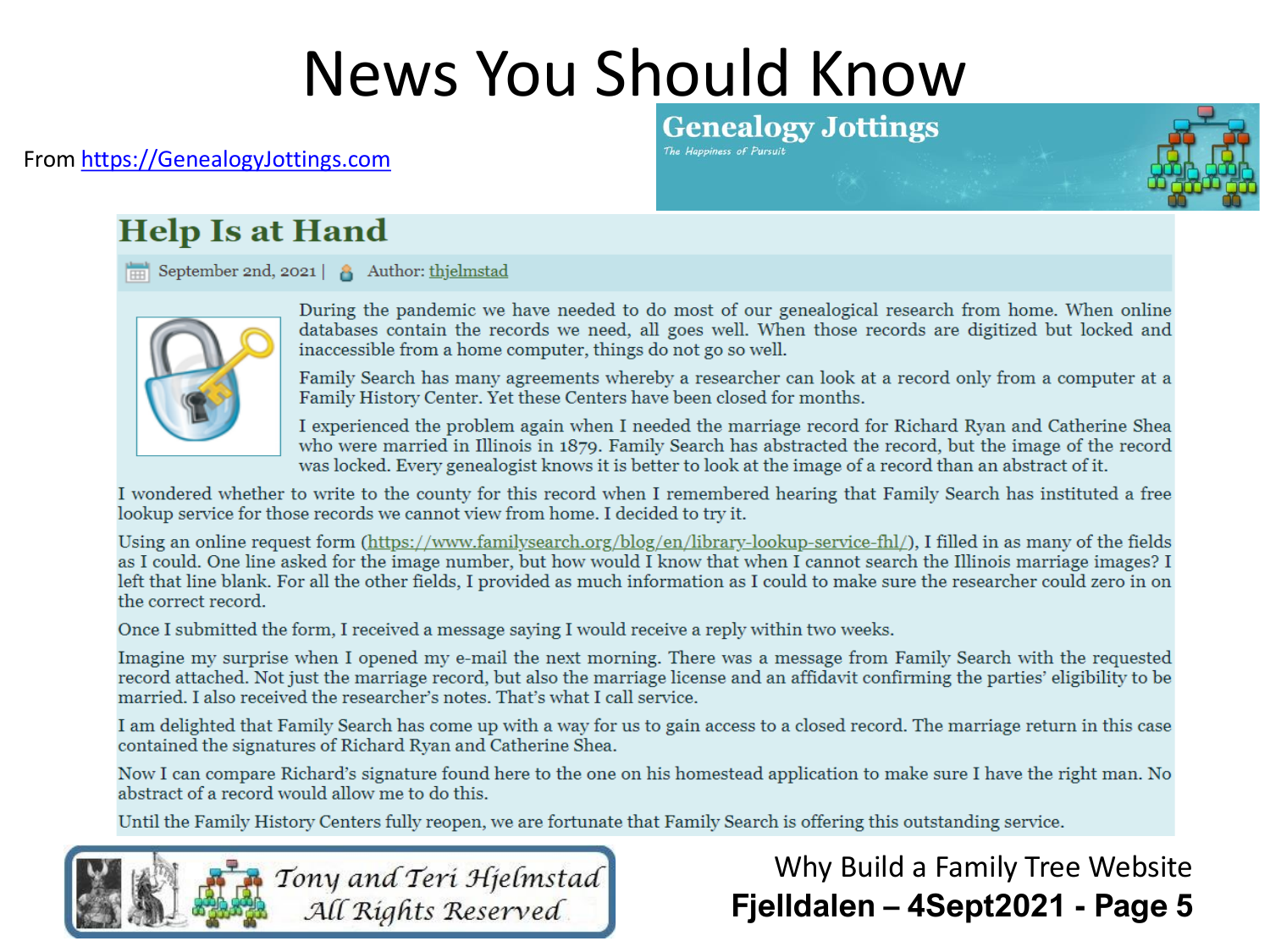- **Fjelldalen SlektforskningKlubb :**  [http://fjelldalen.com](http://fjelldalen.com/)
	- Fall 2021 Meeting Schedule:
		- September 4th Why Build a Family Tree Website or Import to Public Sites
		- October 2nd Importing your data to Family Search including new features – Karen Campbell
		- November 6th 1950 Census Facts and Methods
		- December 4th Proving your relative Matching Grandfather to Emigrant
- **The Colorado Genealogical Society(CGS)**  <https://cogensoc.us/>

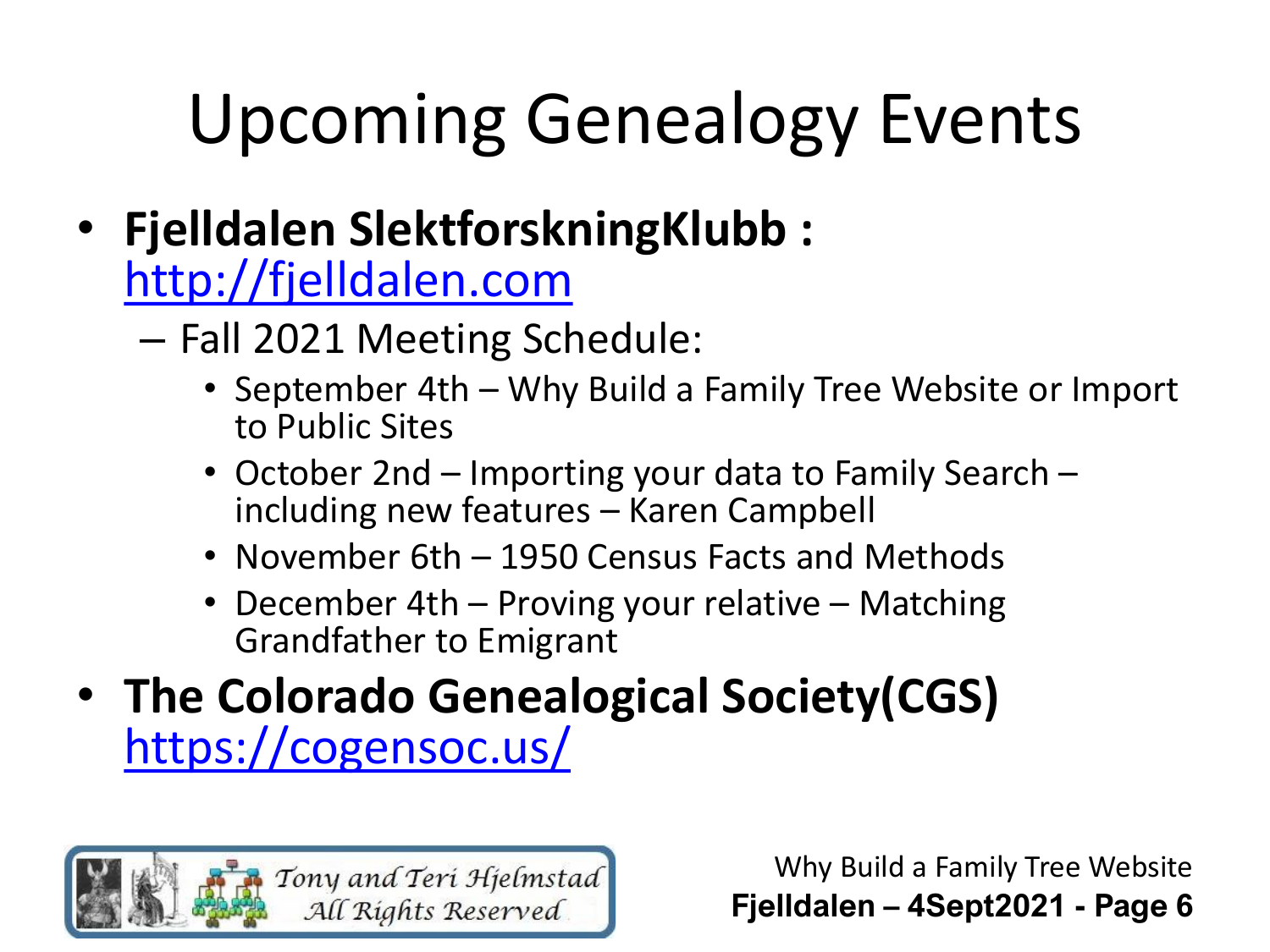#### **Legacy Family Tree Webinars and My Heritage Present . . .** Upcoming Genealogy Events



**What is Webtember?**

- **It is a FREE online genealogy conference with live presentations each Friday in September.**
- **Plus pre-recorded webinars released each Friday.**
- **Together the live and pre-recorded sessions total 30 FREE webinars.**
- **All you need to do to attend is REGISTER once, check the schedule and then devise your plan of action.**
- **All the conference details, including the complete schedule, a downloadable flyer and an easy-peasy registration button can be**

**found at [familytreewebinars.com/webtember.](https://r20.rs6.net/tn.jsp?f=0012a9jWG5rE_3zMpmReNXFqQz2EghHrN1AVr7JPmzJdaFtDD1U9jAcKO6Odjc4bEKu0-XqbICKN_T-6q1tPXsI1EKDIeEzgr1at11bsW4P-IEPzHSdLFXfMLcbF4PVjwLC2heeL1bCwwfIwmZmDYnWpW90ok1LRYGTQt_ju-VEdxo=&c=W6srJoH13uFGWaAwZuREAl0KNOcnjNJ5FroaXXpaRqXGgx9mz7yYaA==&ch=VTnb9l1XI7SZ2AdbzOrt6GCj8f79gov8TWrJFQ8anF1gUlHsNIlR-g==)** 

• **P.S. There are three webinars on Irish, English and Scottish topics on the schedule. See if you can spot them!**

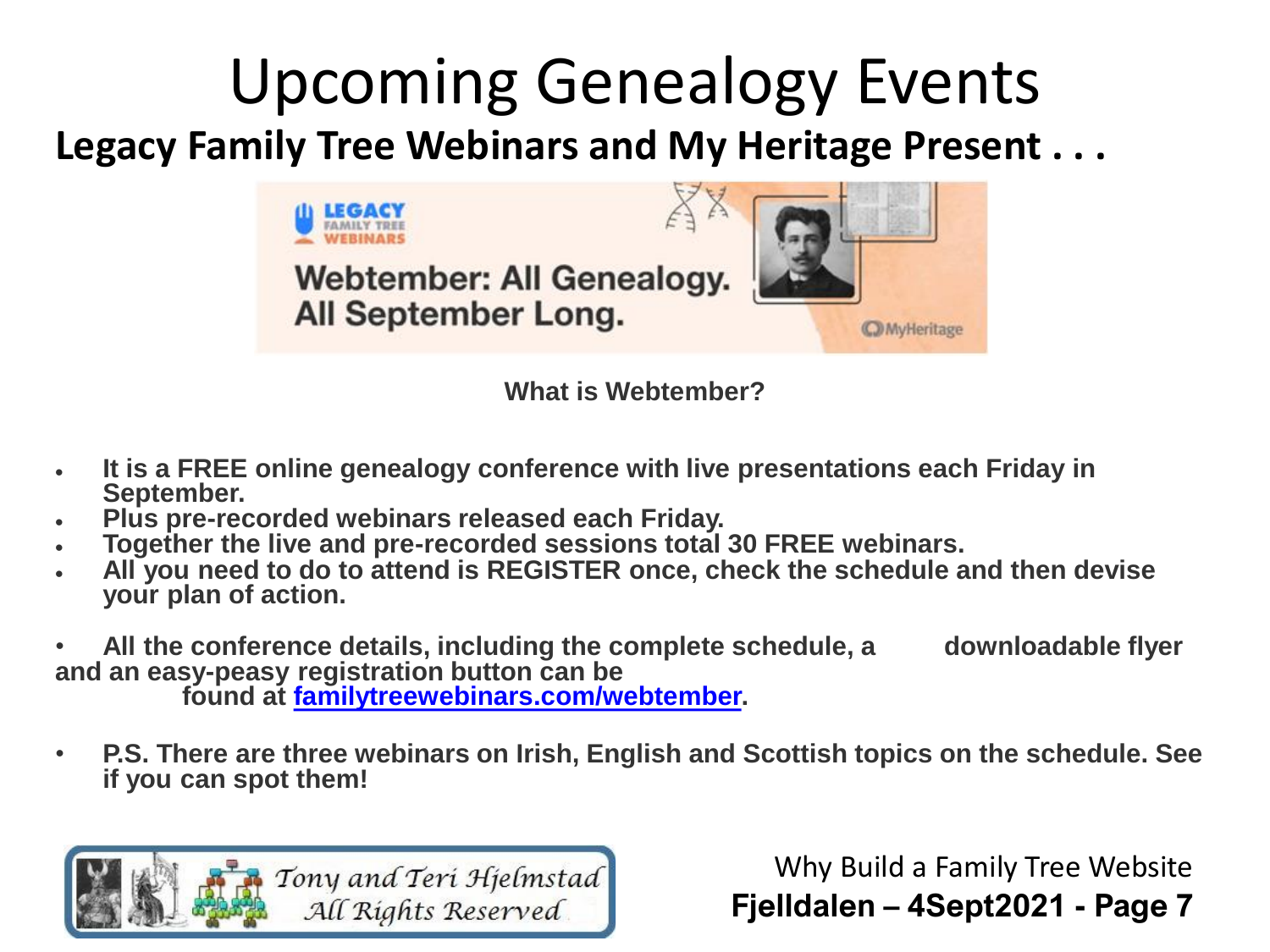# *A British Event not to be missed!* Upcoming Genealogy Events



**The annual British Institute offered by the ISBGFH is coming up in October. This popular series of courses is a week of total immersion into a variety of British research topics. Normally held in Salt Lake City, this year the "BI" will be virtual with courses focusing on Ireland, Scotland, England, and Wales. The British Institute is open to ISBGFH members and non-members alike -- with members qualifying for a discount.**

**Get further information on the course topics, speakers and options for registering by clicking [HERE](https://r20.rs6.net/tn.jsp?f=0012a9jWG5rE_3zMpmReNXFqQz2EghHrN1AVr7JPmzJdaFtDD1U9jAcKPgaOnclURE9SId1L2hpE-NojZrsI2SojsOCG3C4wDbDqmJRDaB6s5LJ3zPvA8qUKQ4o3WehbcGXvTSNHFdvsySJ8o9emSaQibGpVKiPuZZSxZeSw5j70N0=&c=W6srJoH13uFGWaAwZuREAl0KNOcnjNJ5FroaXXpaRqXGgx9mz7yYaA==&ch=VTnb9l1XI7SZ2AdbzOrt6GCj8f79gov8TWrJFQ8anF1gUlHsNIlR-g==).**



Tony and Teri Hjelmstad All Rights Reserved

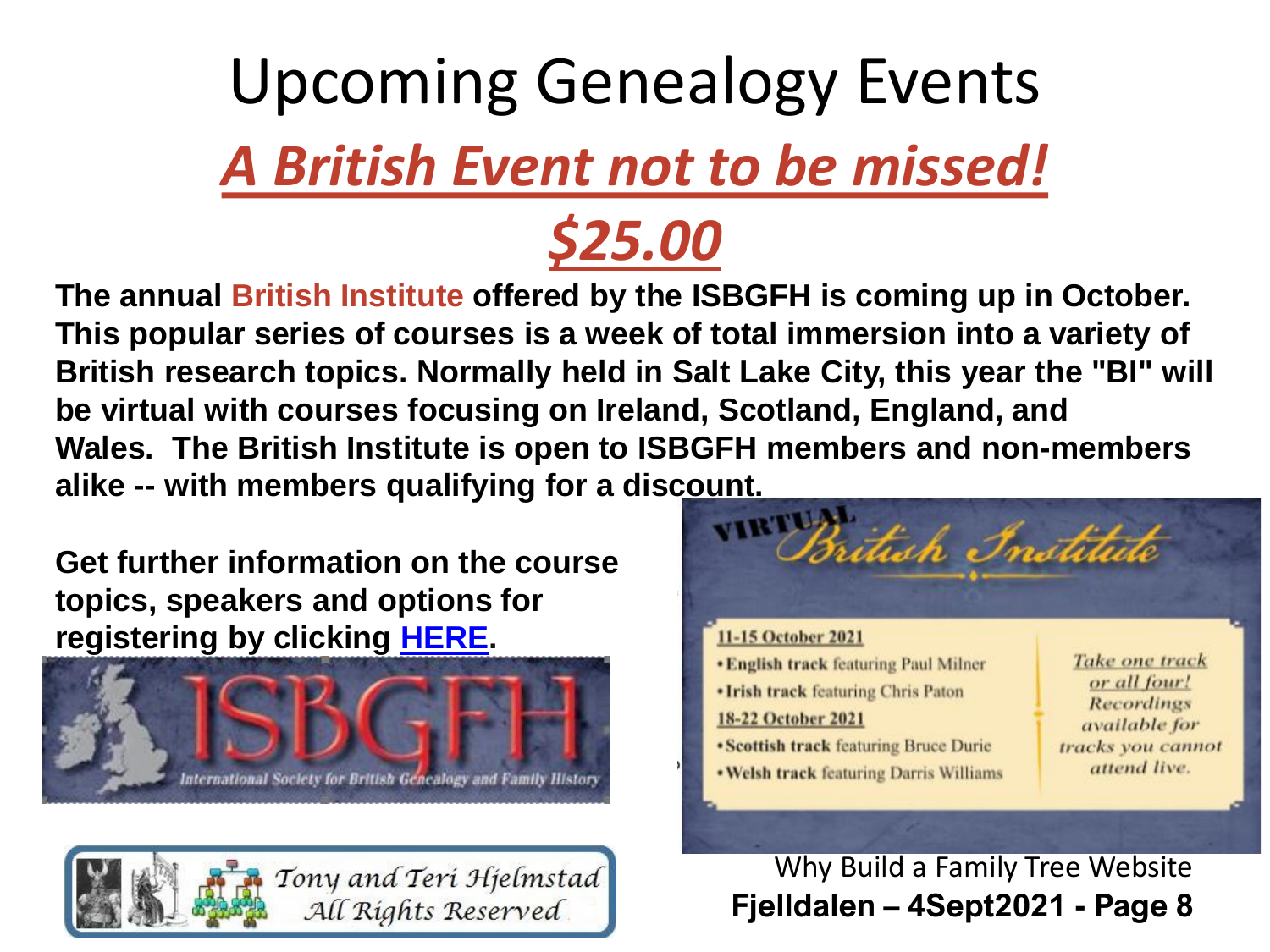#### • **WISE**

**September 10th thru 12th -- Scotfest . . . . the Longs Peak Scottish Irish Highland Festival in Estes Park. This year is the 45th anniversary of the festival. Start making your plans now! More information is available [HERE.](https://r20.rs6.net/tn.jsp?f=001K-AczBr3teRXOwGsRW3bQI5SMJdHA5km93-JWVhA66UmC0zZBEbGGCUcL957lbmdiGfnT2EjgVXf9gfJfwJ88BnA5eSSGiZgGYhFleYL0_7c6LLw9xgbSpbsK2Qjpc18SEW2QUanZOTbj6tVXVHjBg==&c=aZf-dMbzCLwEUjyGsBXRisQxIAz6tiKierxeNh6oxe9VaTMe_2FKkg==&ch=HjNSZJAN8SU2KmKU1nN1bWGkIrLttg75RHQFZcla3g0DTz7CO-jbXw==)** 



**Saturday, September 25th at 1:30 on Zoom, "English Treasures: 19th Century Wills" Presented by Ed Storey**

**Recently WISE has joined the Wales International Society. This group, founded in 1948, describes itself as "an international tribe, connected by our Welsh blood, driven by our passion to ensure that Wales and the Welsh are known throughout the world." Go to the website <http://walesinternational.cymru/en/> to find out more about what the society offers.** 

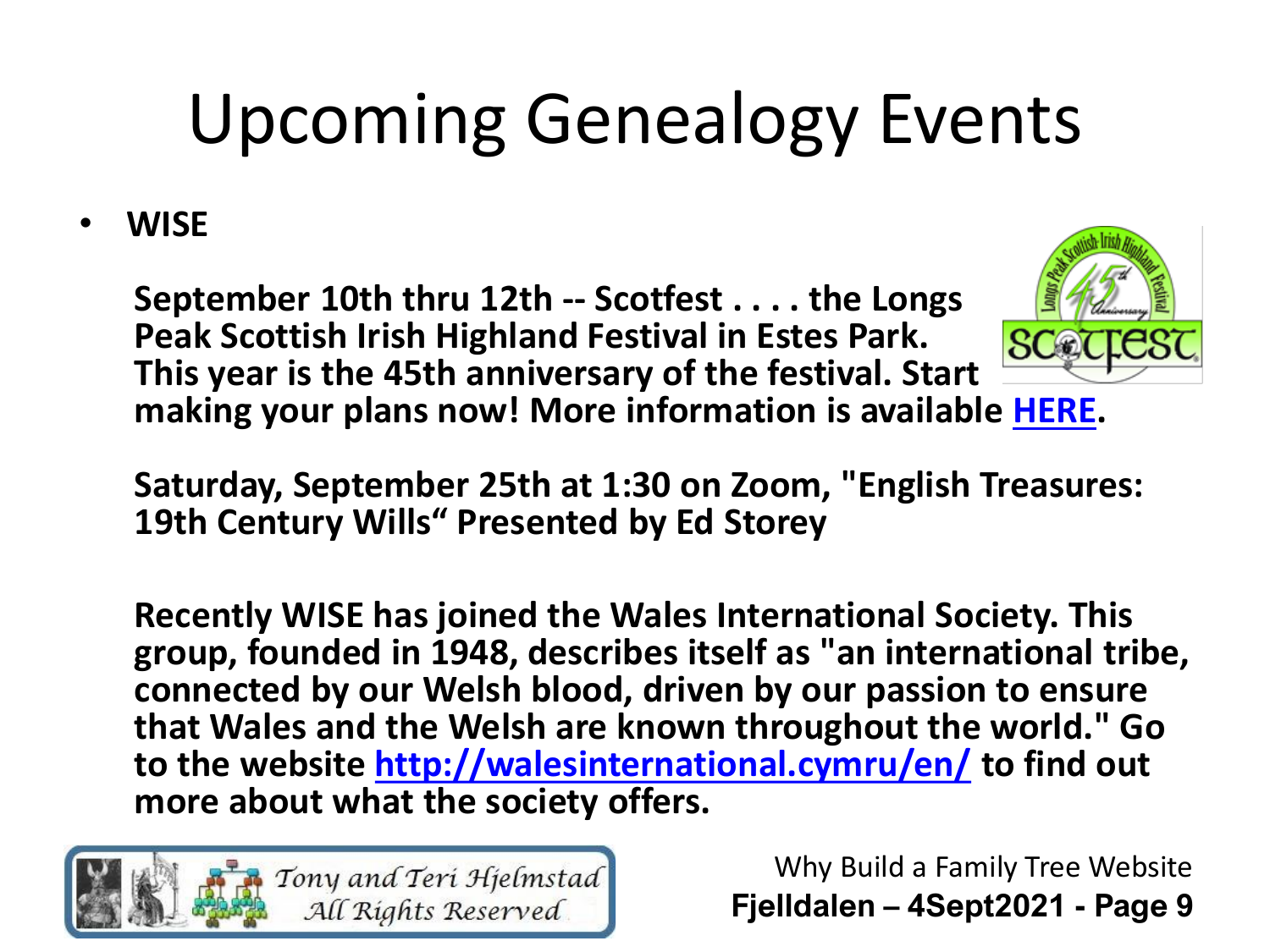• **Castle Rock Colorado Genealogical Society (CRCGS)**  [Http://www.crcgs.org](http://www.crcgs.org/)

Registration required at www.crcgs.org.

- **Saturday, September 18, 2021 10 a.m. to 12 p.m.** Westward Migration: New England to the Midwest presented by Julie Miller
- **Thursday, October 7, 2021 from 10 a.m. to 12 p.m. ZOOM Webinar** Prepare to Research at the Family History Library by Noel FerreSHARE: Sharing Help And Research Experience via Zoom Webinar
- **Saturday, October 16, 2021 10 a.m. to 12 p.m.** All the Other 'Ologies' by Jen Baldwin
- **Every Monday 10 a.m. – Noon**

Join us on Monday mornings to share Genealogy research roadblocks and triumphs, pick up a few trick and tips, and hear some great family stories from your fellow genealogists.

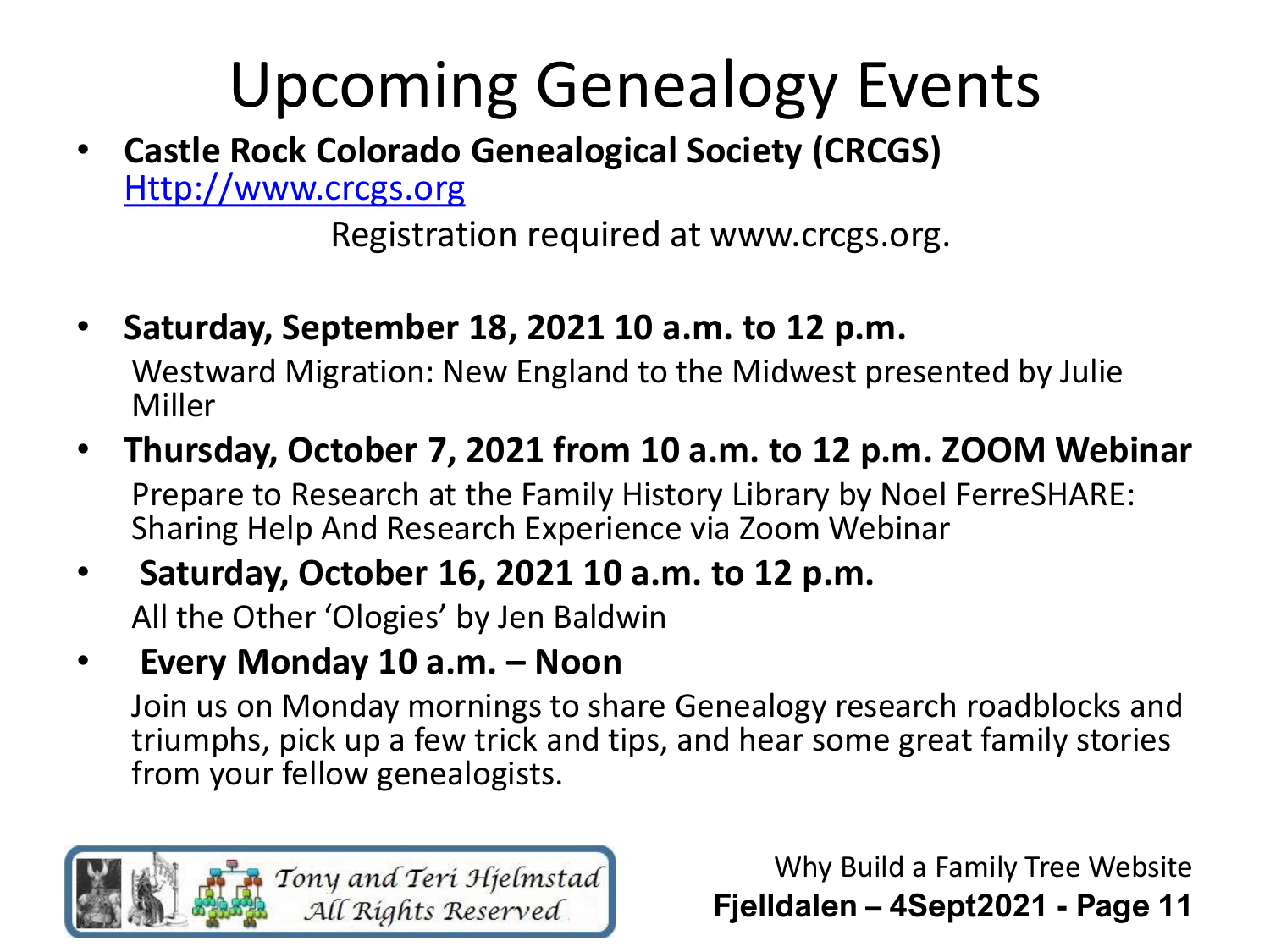#### • **Highlands Ranch Senior Genealogical Society (HRSGS)**

- The Highlands Ranch Senior Genealogy Club meets the third Friday of every month, except in December, from 9:30 a.m. to 11:00 a.m. at the LDS Church, 9800 Foothills Canyon Boulevard. The club is for people interested in researching genealogy and that are beginning to gather their family history. They work together, sharing research suggestions and ideas, plus applauding the success of other members. They also concentrate on gathering family histories and stories.
- During the present health crisis, the group is meeting at the same time virtually, on Zoom. For instructions on how to join the meeting, please contact Gordon Taylor at 303- 945-5737 or by email at gmtmt8@gmail.com.

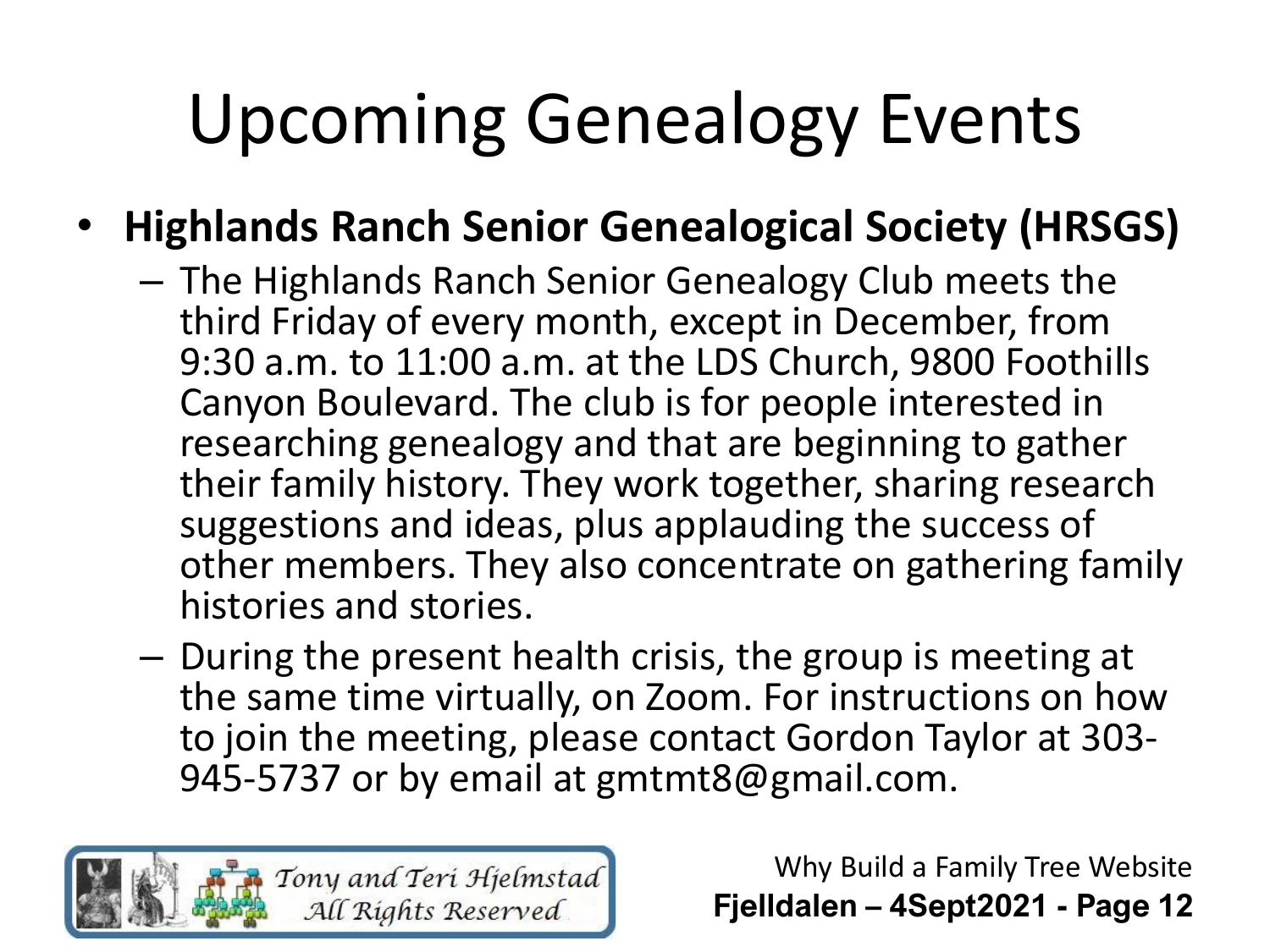- Housekeeping ...
	- The handout has all the slides when they're too small to see on the screen, use the handout.
	- This will be mostly a discussion.
	- All web links and resources are on the slides and on a separate page at the end.

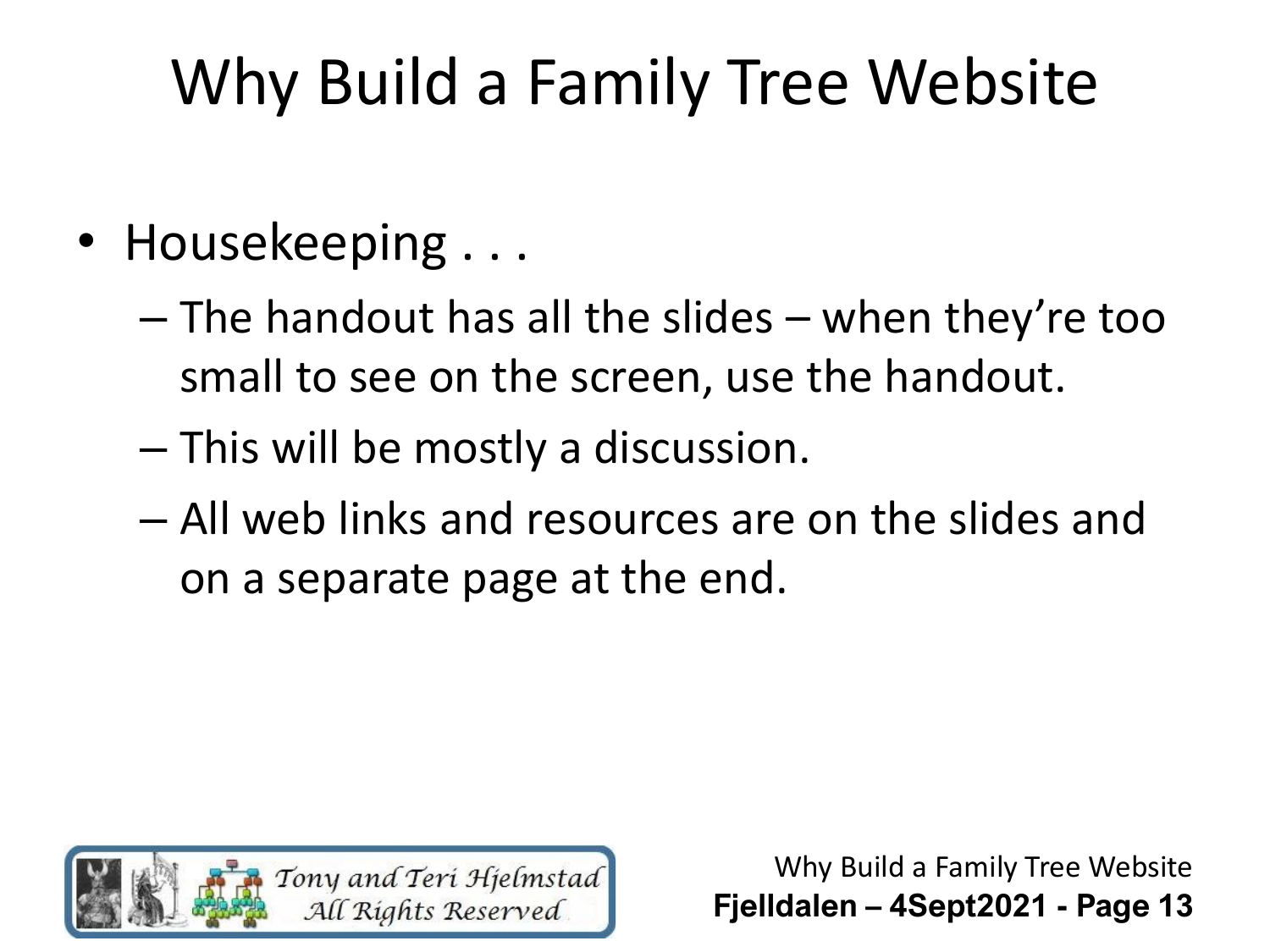- You have spent a good deal of time gathering sources, records, photos, and other documentation on your family tree.
- The compiled information is now quite extensive. It is saved on your computer, desk, or in paper file cabinets. Some may have been shared with other family members.

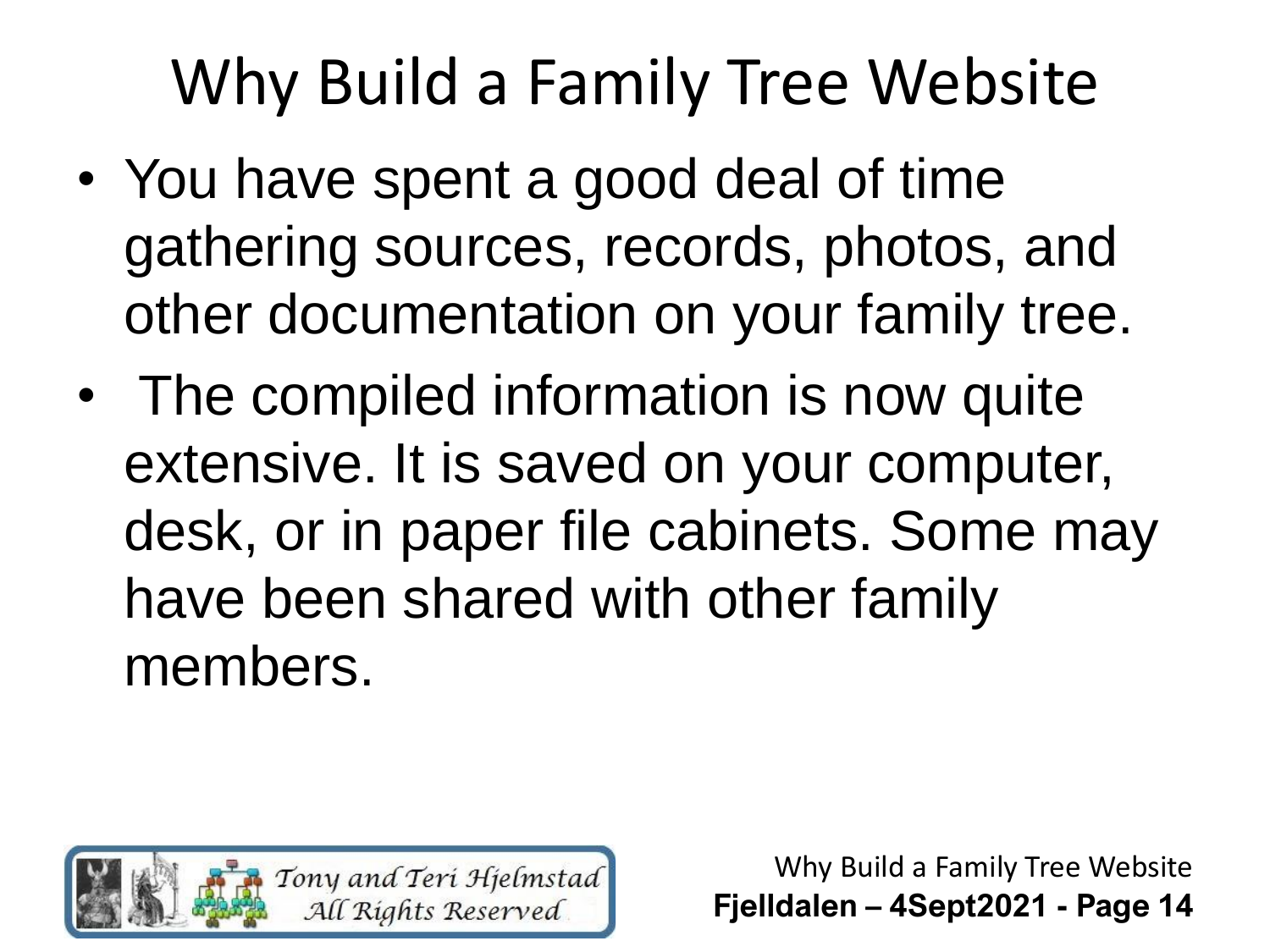• But you know, as a genealogist, that there are always more ancestors and relatives you've never identified or located. A good way to get hints and clues which will give your research a boost is by sharing the information with people you have never met.

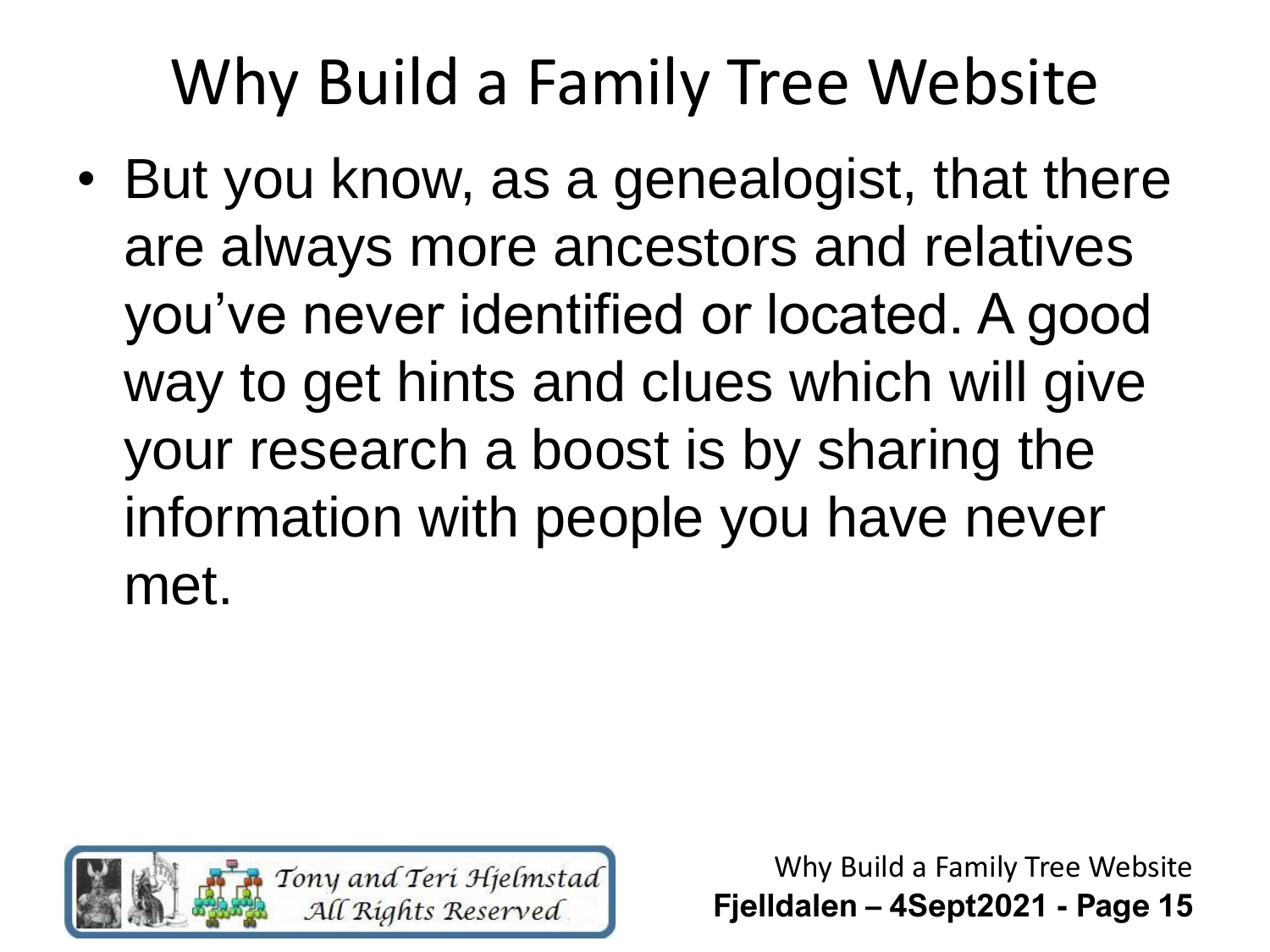• You have numerous relatives across the country and in other nations that you've never met. They could be holding photos and documents relating to commonly shared ancestors. In turn you may have information they do not have. So, sharing the information can benefit many other people besides yourself.

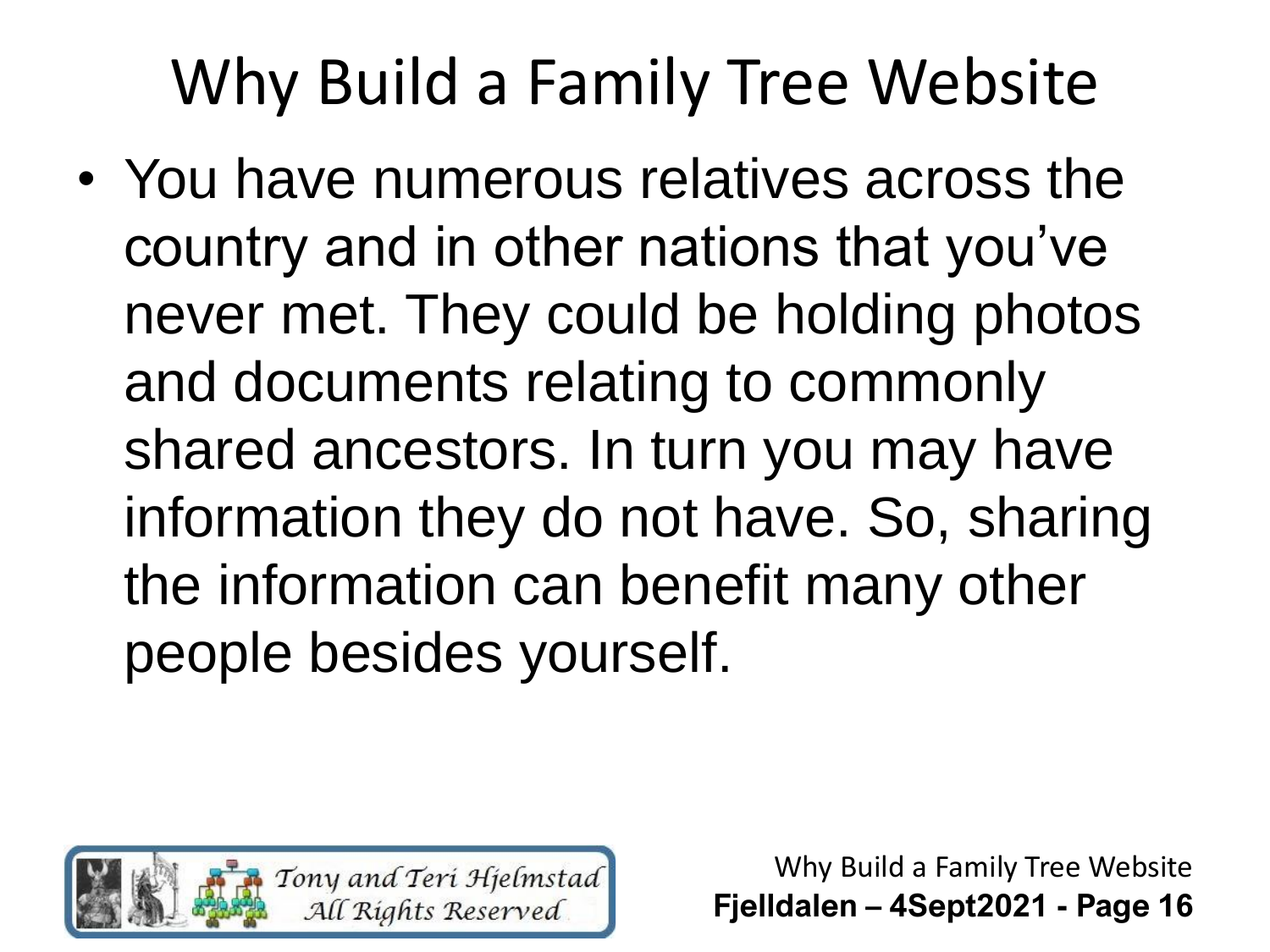- There are two basic paths to sharing this information so others can find it:
	- 1. Use a commercial or one of the free "genealogy" sites
	- 2. Build your own web site
- Today will explore advantages and methodologies needed for both

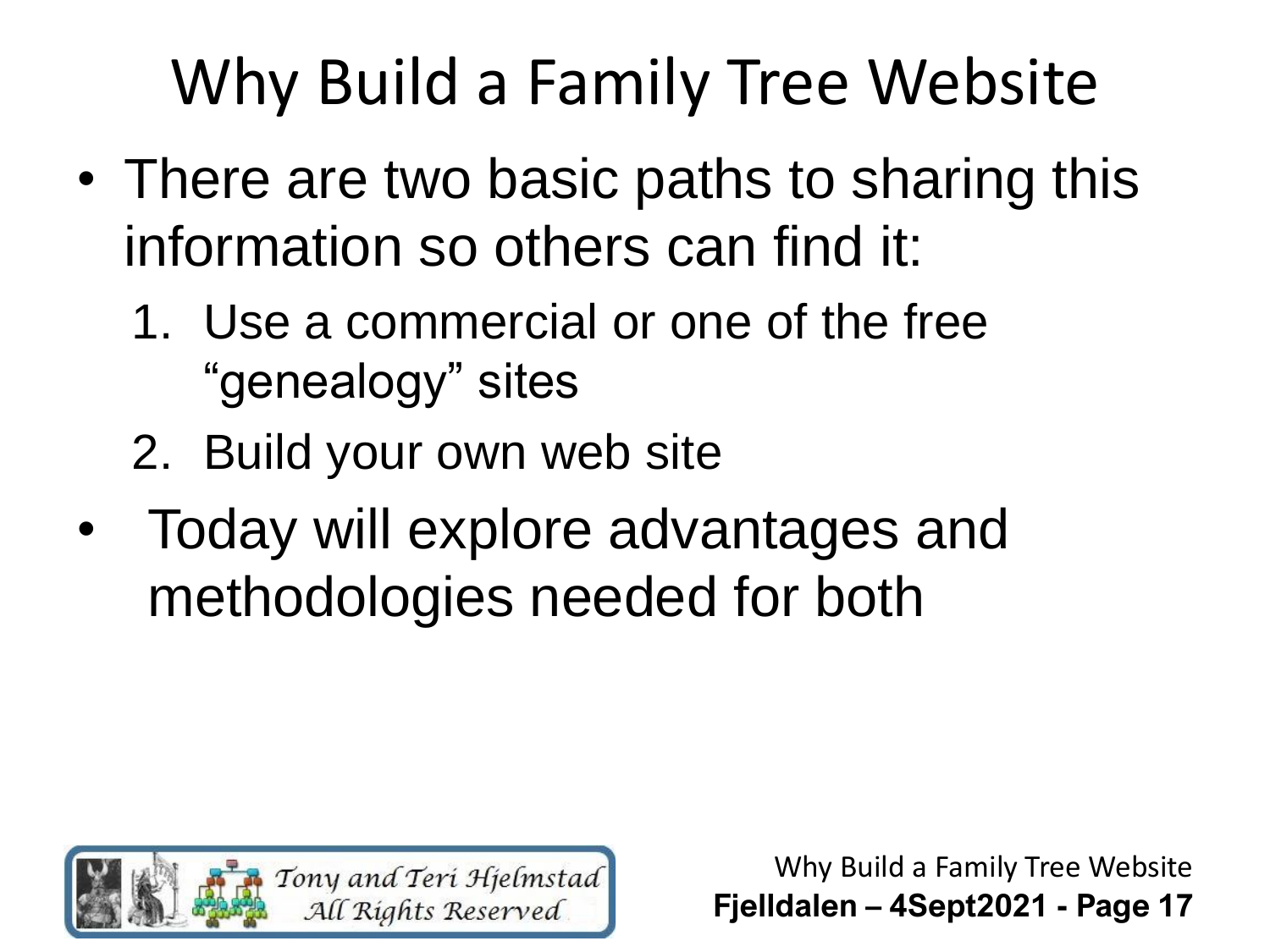- Many people use one of the genealogy sites directly without using any genealogy software. Therefore, your data is already on a website for everyone to find – and for "feebased" site, those who pay can use it.
- Very few of the genealogy sites will support exporting an entered tree except to a genealogy program they own and allow you to purchase.

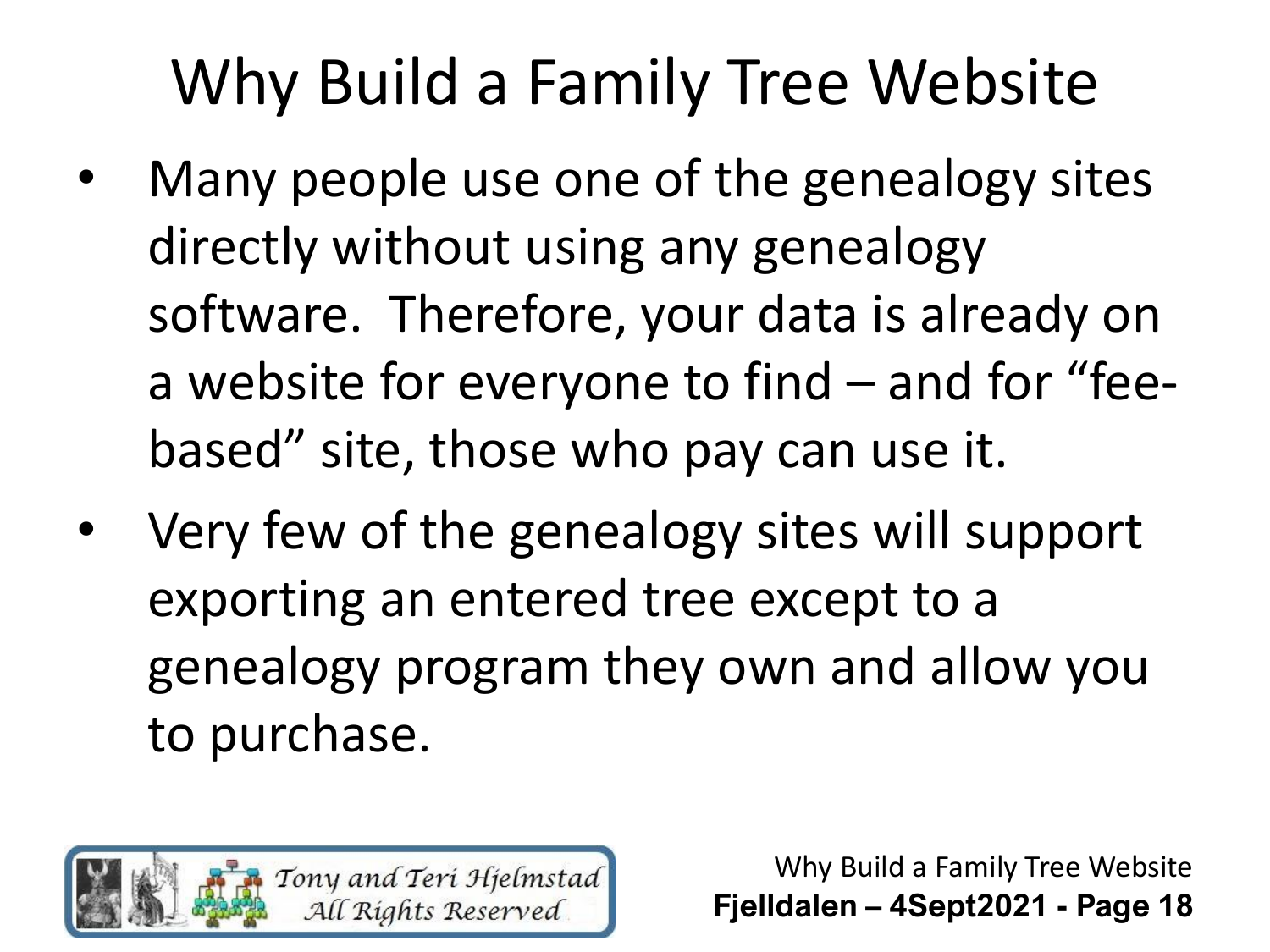- Whether you use a genealogy site or decide to build your own web site, there are two ways to get your data uploaded.
	- 1. Use the GedCOM export tool in your local genealogy software
	- 2. Type in all the data from your paper records
- If you are not using genealogy software, the second method is the only one you have.

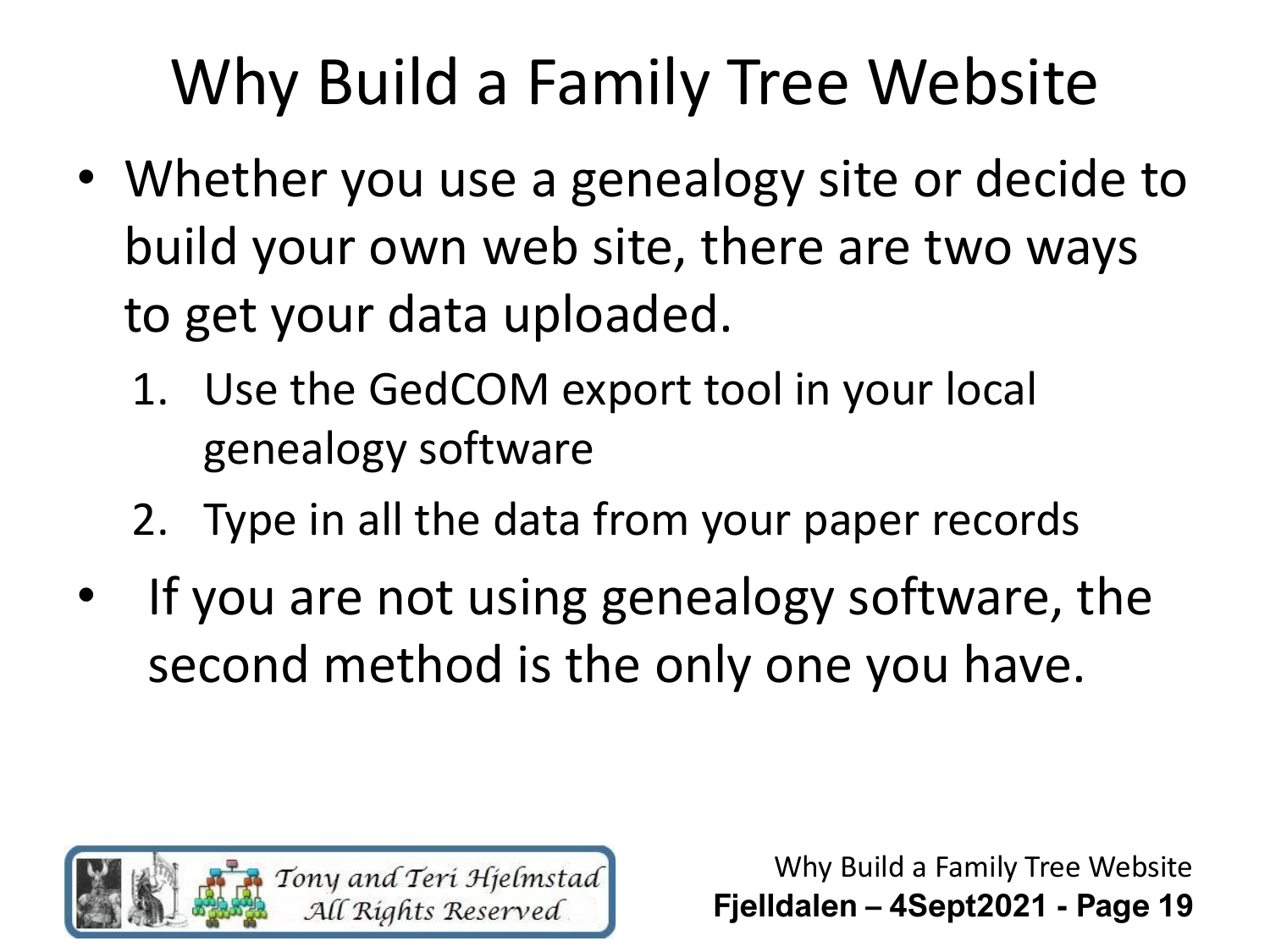• There are quite a few free and "fee-based" places to put your data. Most of the "feebased" sites will let you place your data in their records whether you buy a subscription or not - but they won't let you manage or change it without deleting it and starting over. A lot of these won't let you delete entries if other "paid" members make changes or updates. Some will never let you delete.

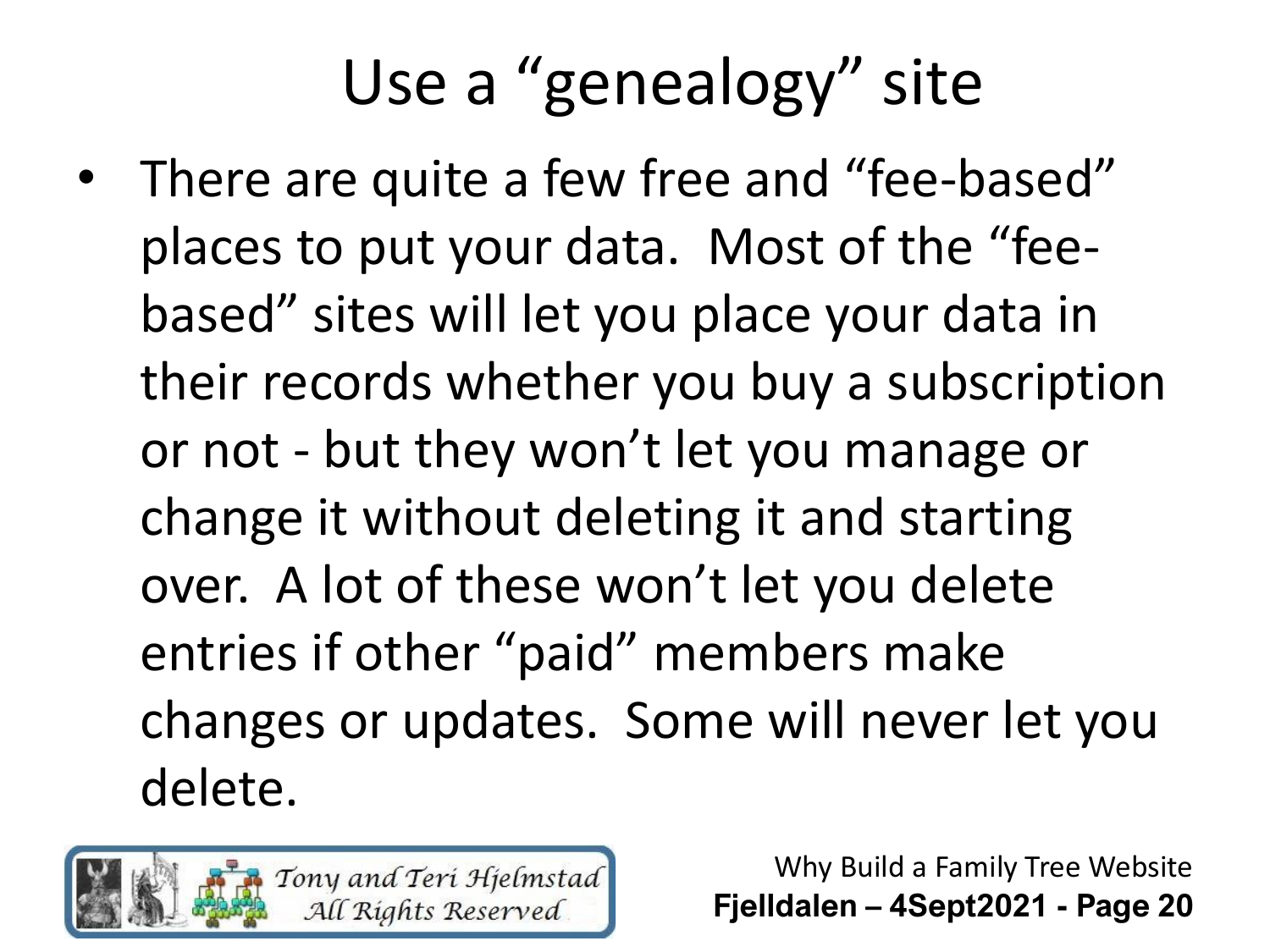- If you are going to use a "fee-based" site without paying the subscription, you must assume your data is now "theirs".
- In fact, starting last month, even if you are a paid subscriber, Ancestry claims to own all trees, records, sources, photos, other images, and anything else you upload to their site!
- " by submitting User Provided Content through any of the Services, you grant Ancestry a *perpetual*, sublicensable, worldwide, *nonrevocable*, *royalty-free* license to host, store, copy, publish, distribute, provide access to, create derivative works of, and otherwise use such User Provided Content to the extent and in the form or context we deem appropriate on or through any media or medium and with any technology or devices now known or hereafter developed or discovered. This includes the right for Ancestry to copy, display, and index your User Provided Content. Ancestry will own the indexes it creates. $4^{\prime\prime}$  $4^{\prime\prime}$

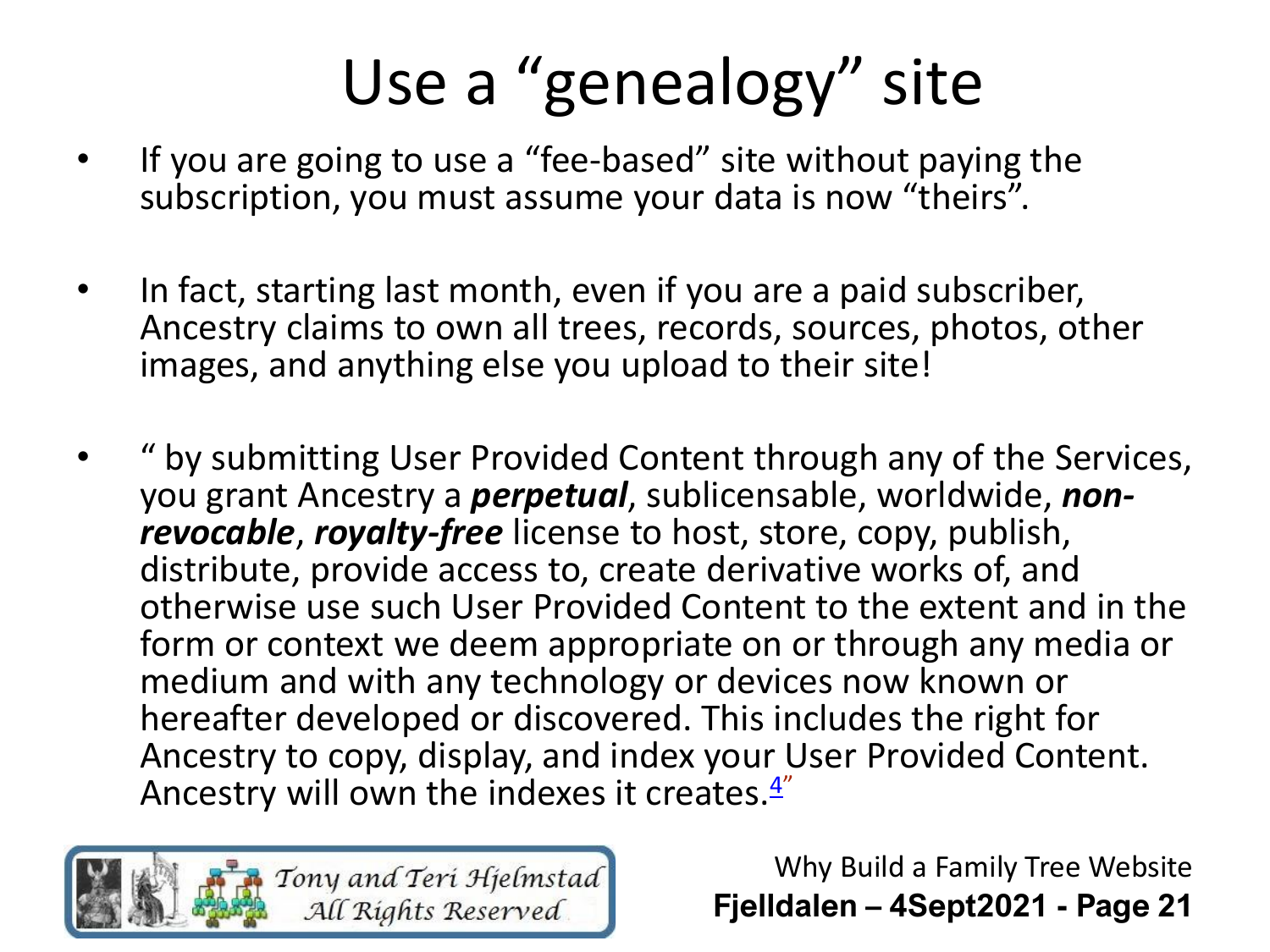- The most used sites to upload your data are:
	- Family Search
	- Ancestry \$\$
	- FamilyTree \$\$
	-
	- MyHeritage \$\$
	-
- 
- WikiTree has a pay option
	-
	- Geni  $\frac{55}{7}$  really MyHeritage

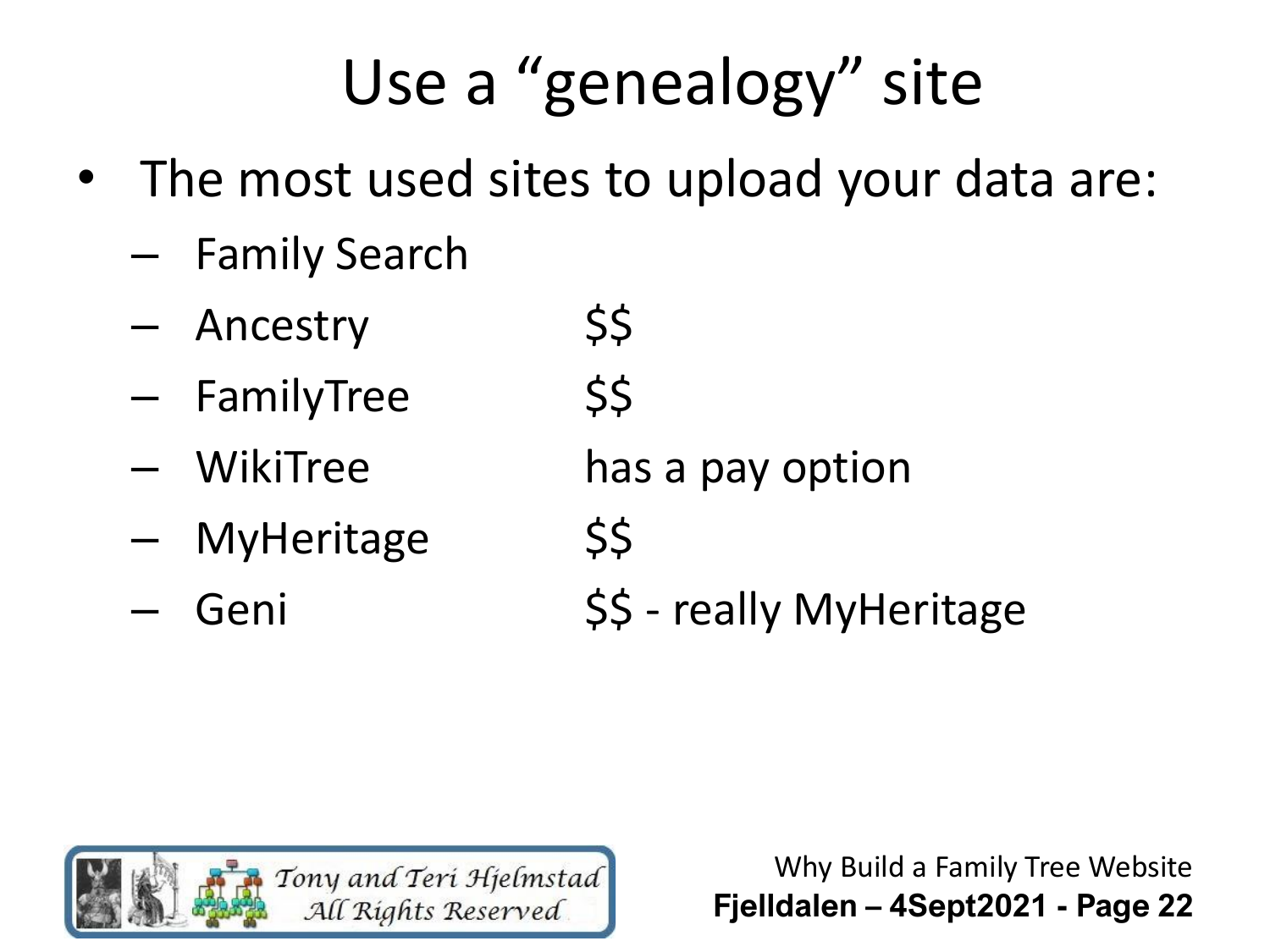- Methodology
	- All of these allow you to upload a GedCOM (more on this later) or to directly enter data into a "tree" that you "manage".
	- All "manage" means is that you can sometimes make changes – if no one else has – and sometimes you will get notified if someone else makes changes.
	- A few allow you to keep your tree private, but that negates the purpose.

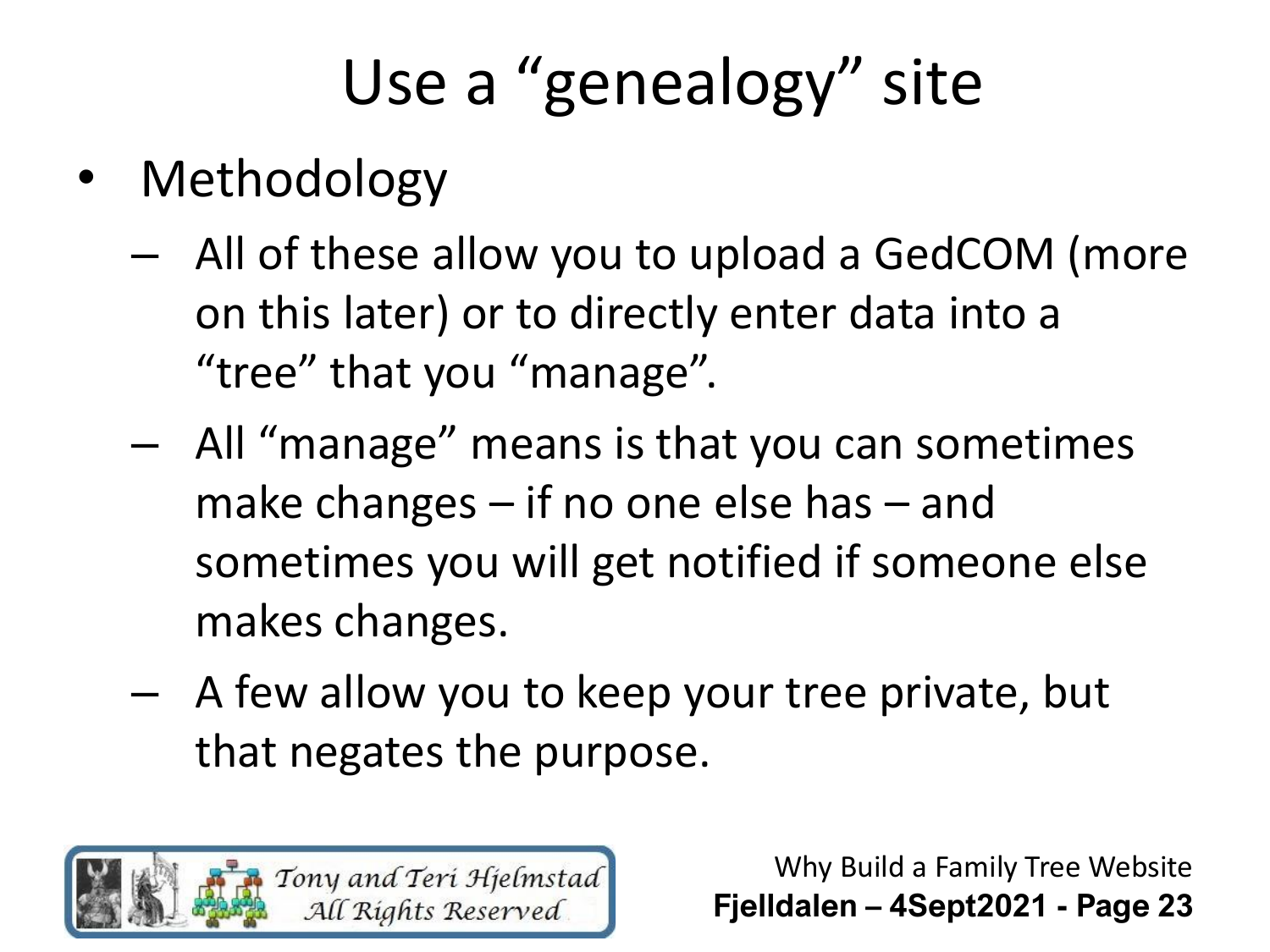- Methodology
	- Remember, you are at the whim of all the inept genealogists out there. They can merge unrelated people and create or add parents, kids, and spouses at will to any record.
	- Just because a mother is 105 when she gave birth or married 12 years before she was born, they will add them.
	- And if they do concede they are wrong, they'll leave you to correct the mess they made – if you can.

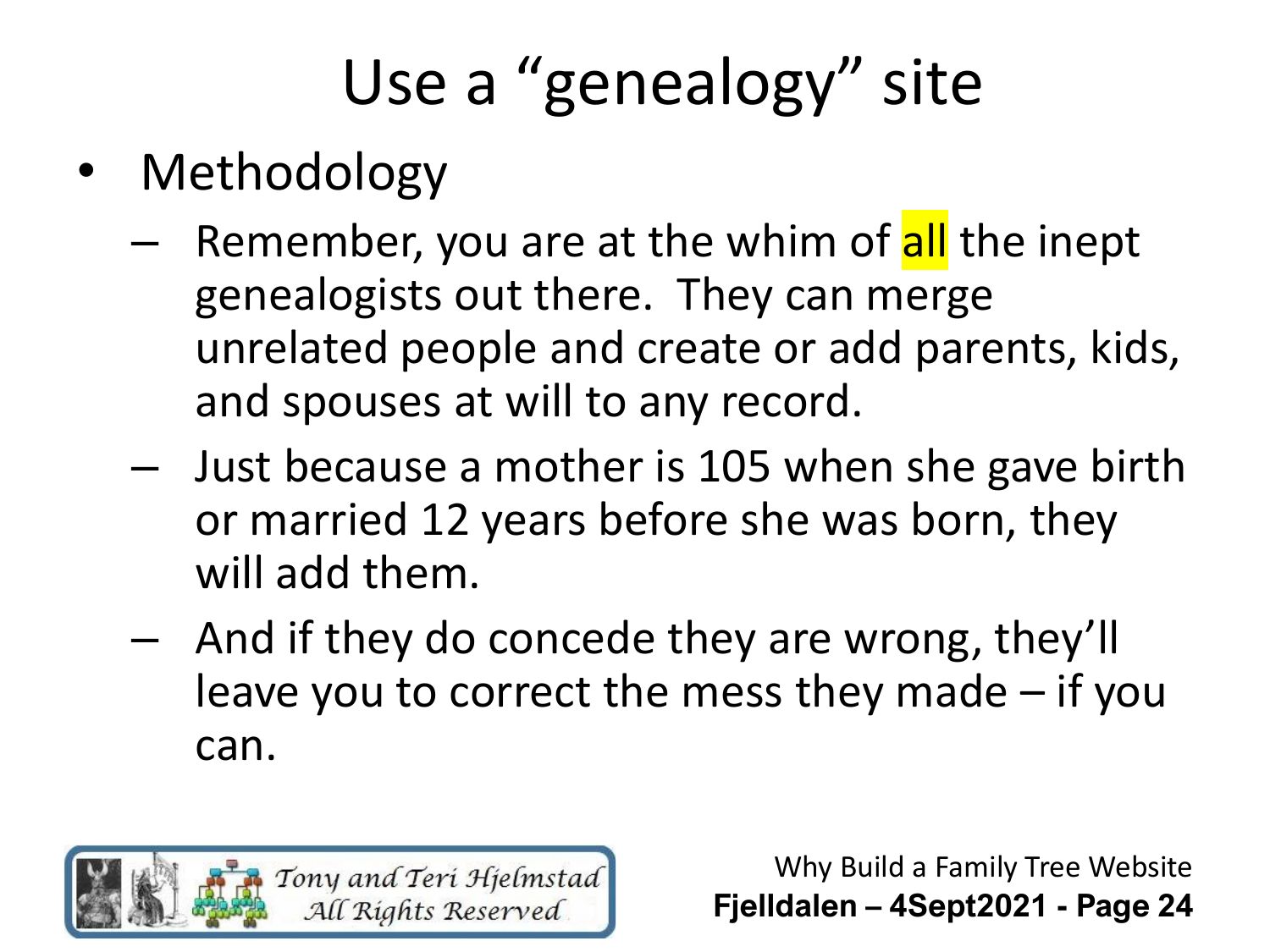- Methodology GedCOMs
	- GedCOMS are a "standard notation" record of the people, relationships, sources, exhibits, and other data that have been entered into a genealogy program.
	- All of the sites listed above will read a GedCOM.
	- However ! ! ! Each has issues with how they handle sources and exhibits.

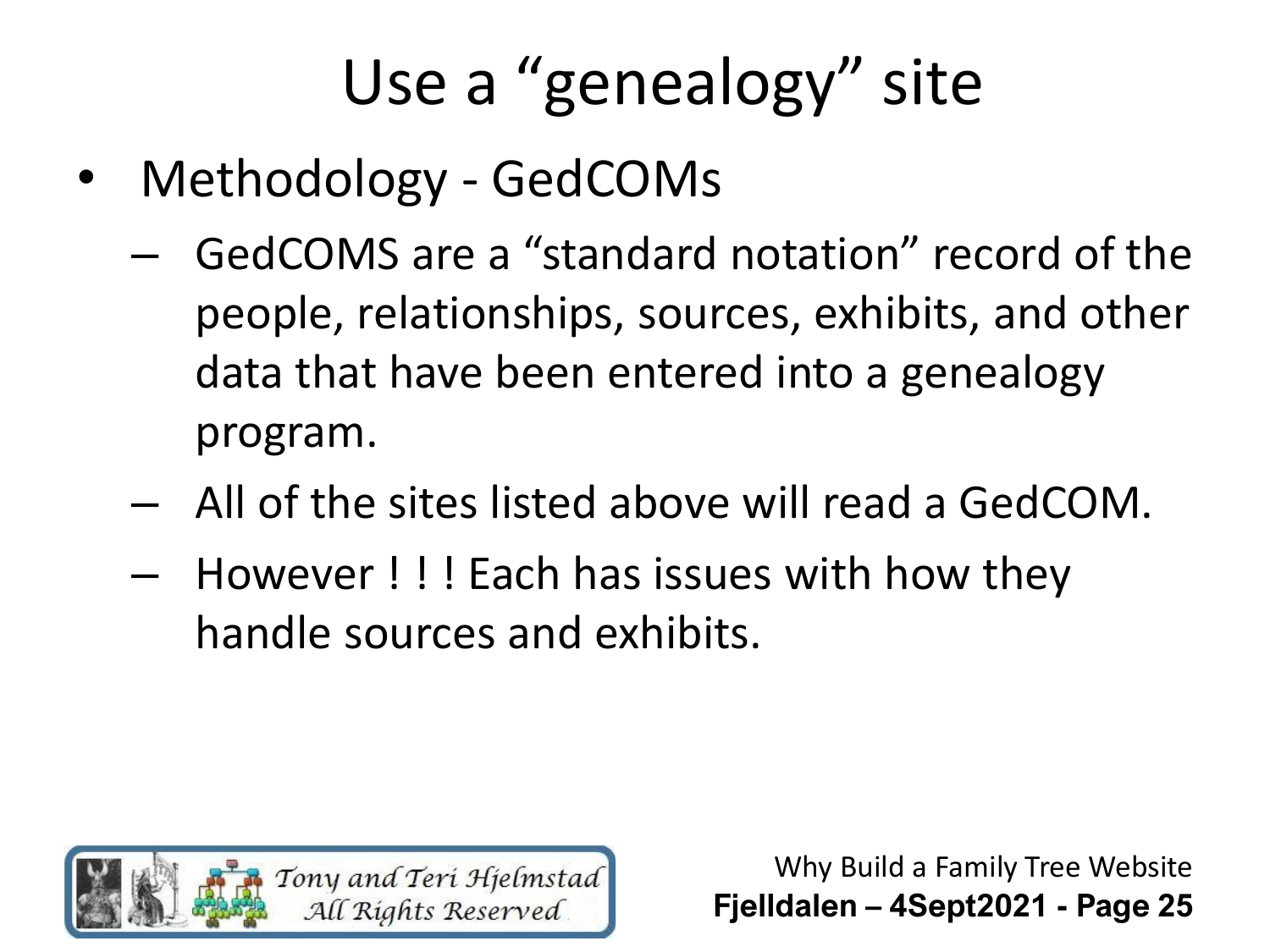- Methodology GedCOMs
	- Ancestry and Family Search will not let you upload sources – you must select them from your records. Karen will talk about this next time.
	- Wikitree, MyHeritage and Geni will allow the sources, but not the exhibits. If you have an image of the birth record, it's gone.
	- I'm not sure how Family Tree works for any of these – I don't have an account.

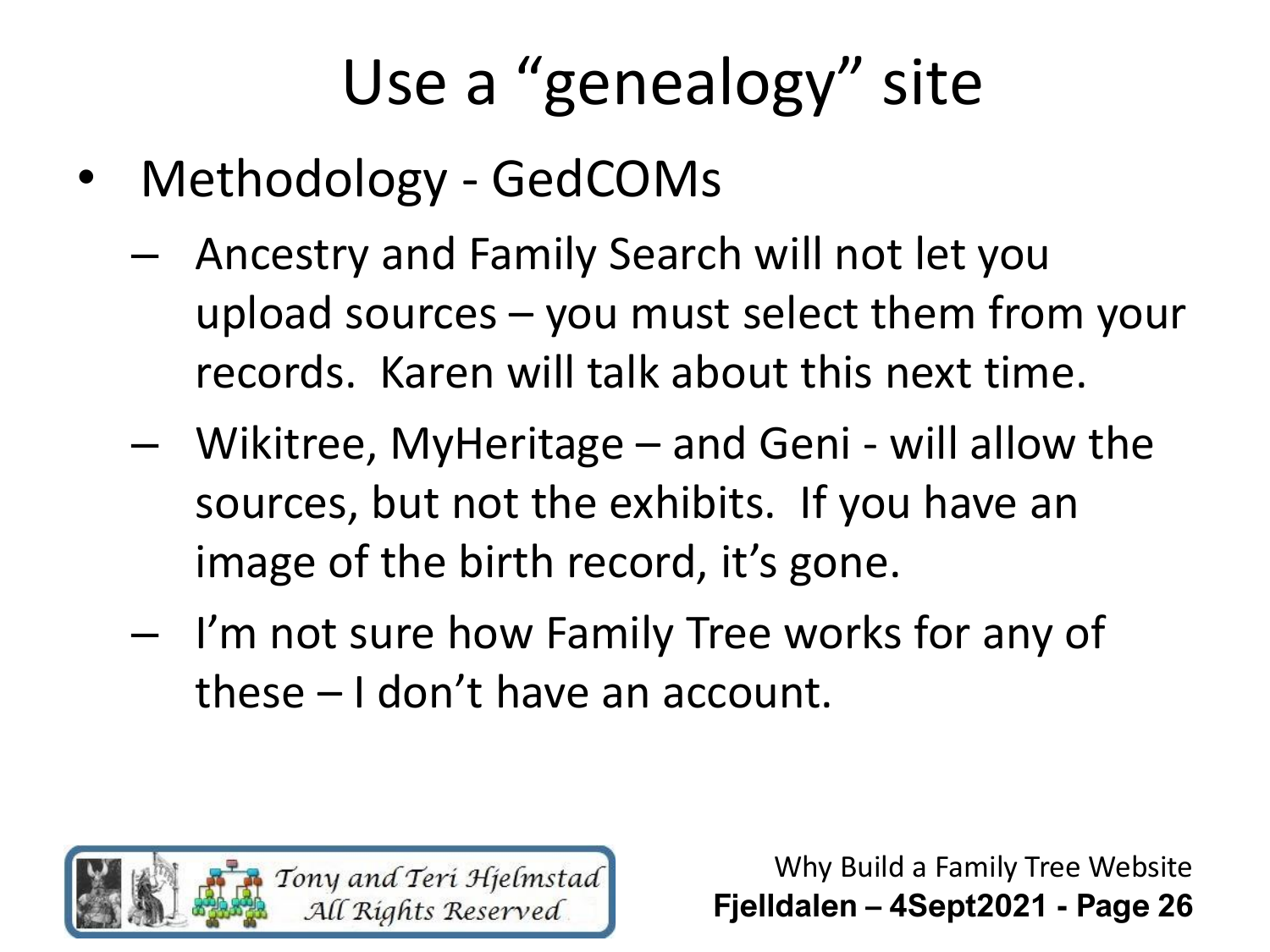- Your own your web site
	- You control what people can see
	- you can allow others to change and can either require permission or trust specific users
	- Search engines can find all your pages so other researchers can find your information
	- Many auto-generate packages allow exhibits and sources to be included without extra work
	- Internet tools like Wayback can extend your website after you've quit paying
	- You must pay a fee to have the site

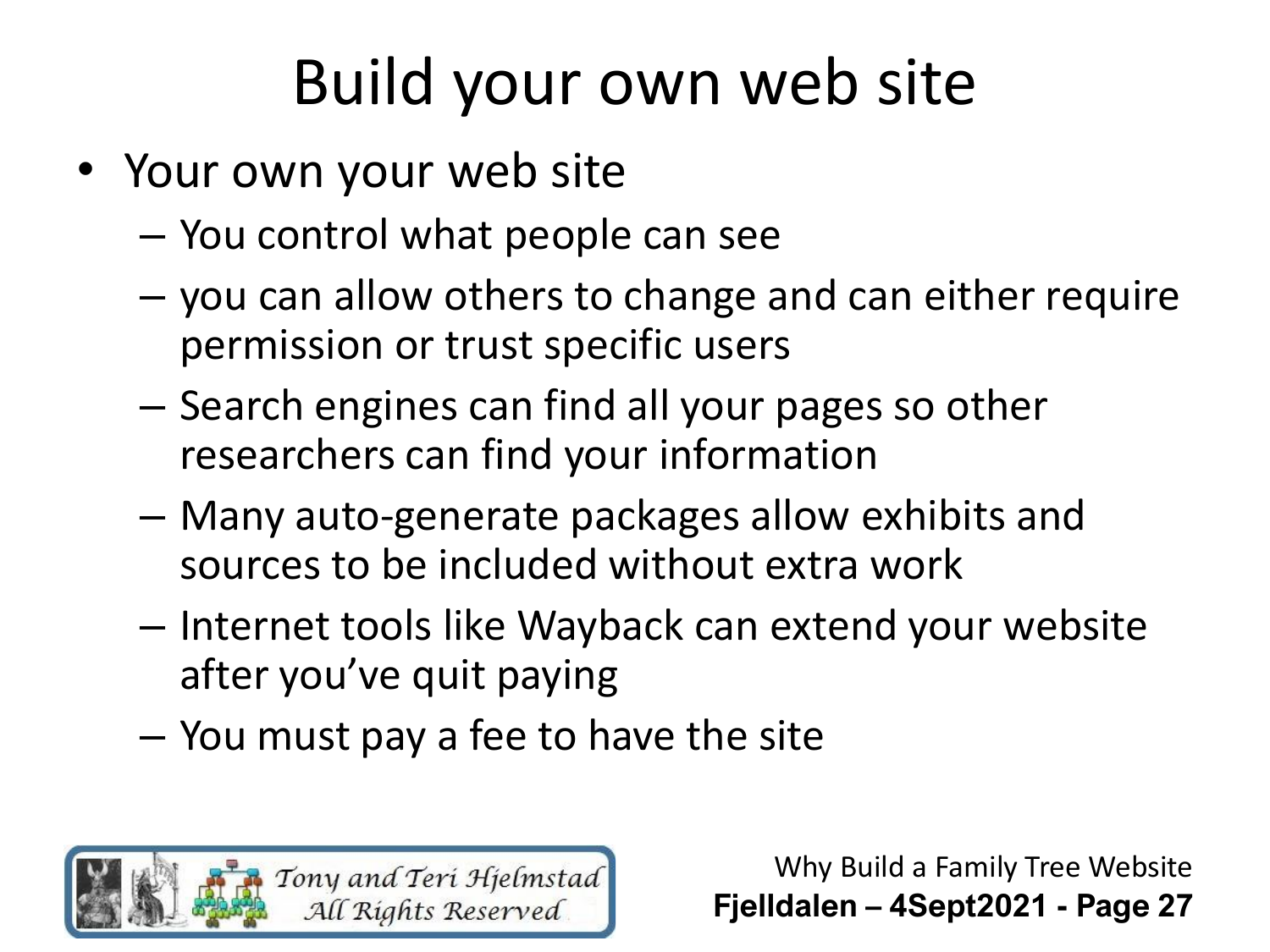- Again, there are several ways to create your own web site.
- They get more costly as the number of services increase.
- If you are using several different companies for the services – fees are due at different times and any missed payment can cause the site to go down.

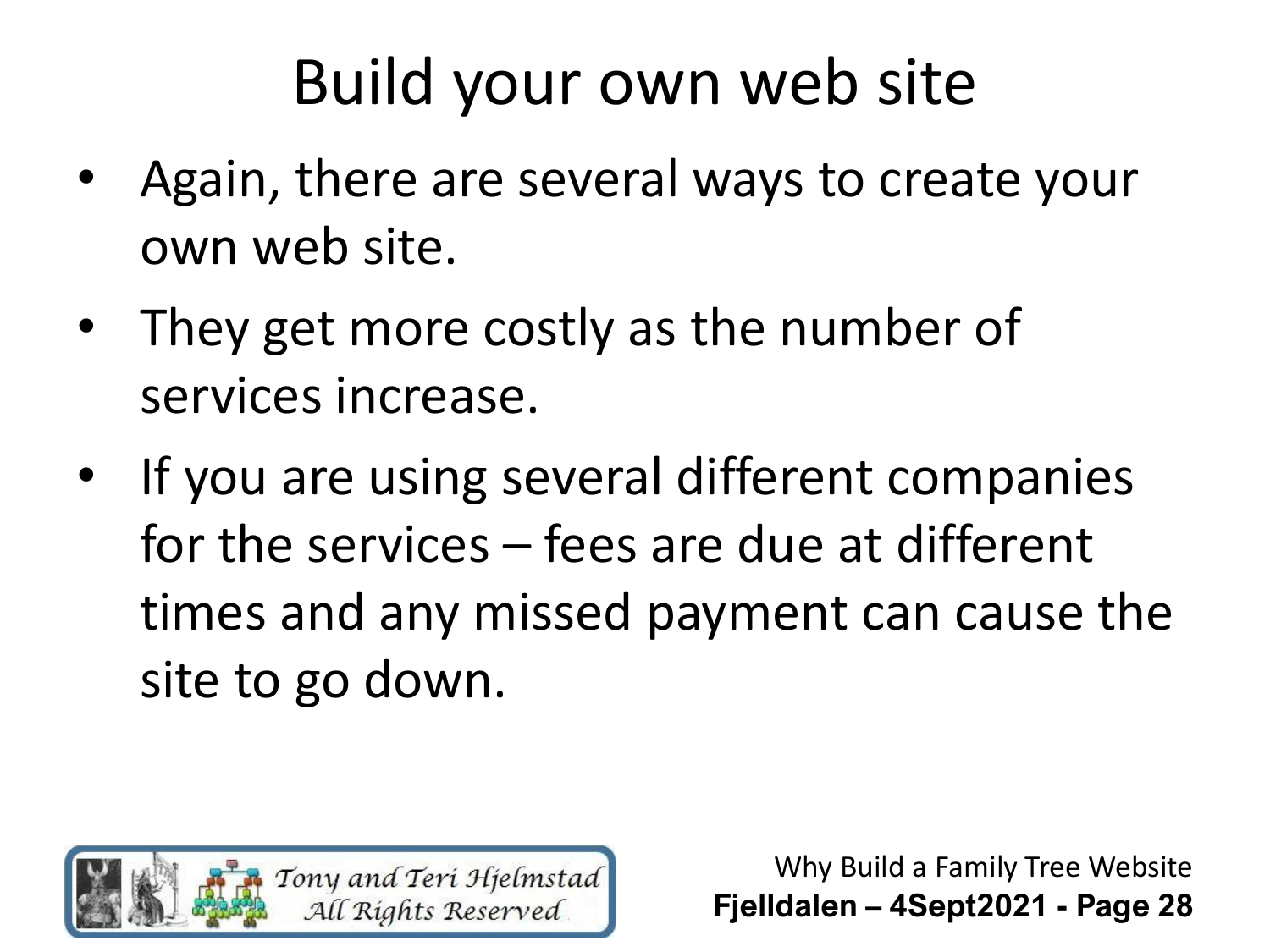Requirements for your own web site

- You need a hosting site to hold the web pages
- You need a Domain name a web address or must use a shared address
- You need software of some type to convert the GedCOM to web pages – some hosting sites provide this OR you must enter all of your data
- If you use personal software and GedCOM, you must export your GedCOM and upload/publish it regularly

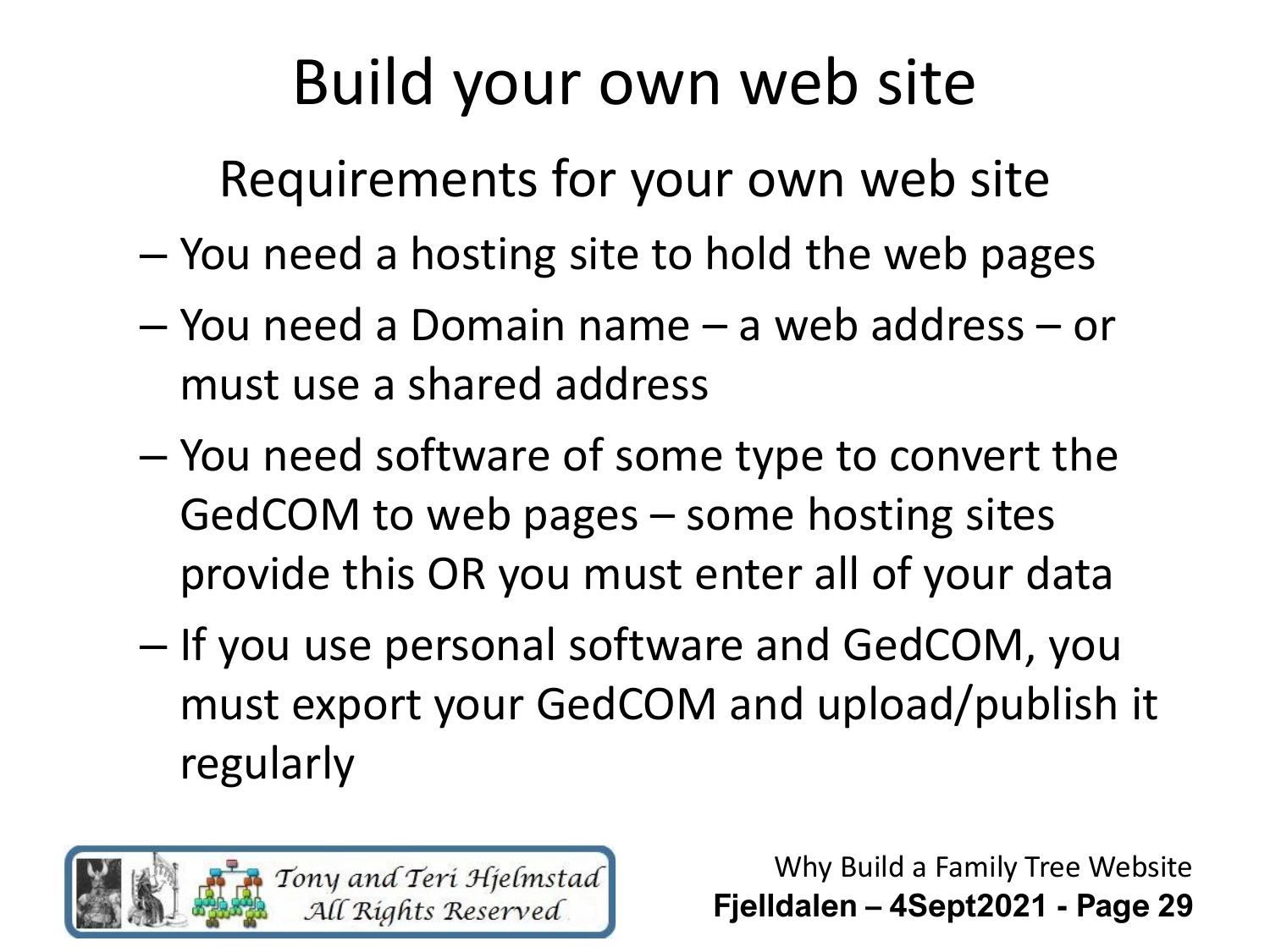- Some sites provide everything you need
- Others provide some of what you need
- Your experience with computers can guide you
- For example, FamilyWebHost provides a host site, domain name, software to run your site, and a way to upload GedCOMs and/or directly enter your data
- My site requires IONOS for the host site, a domain name I purchase, and WebTrees software which allows me to upload GedCOMs and/or directly enter my data

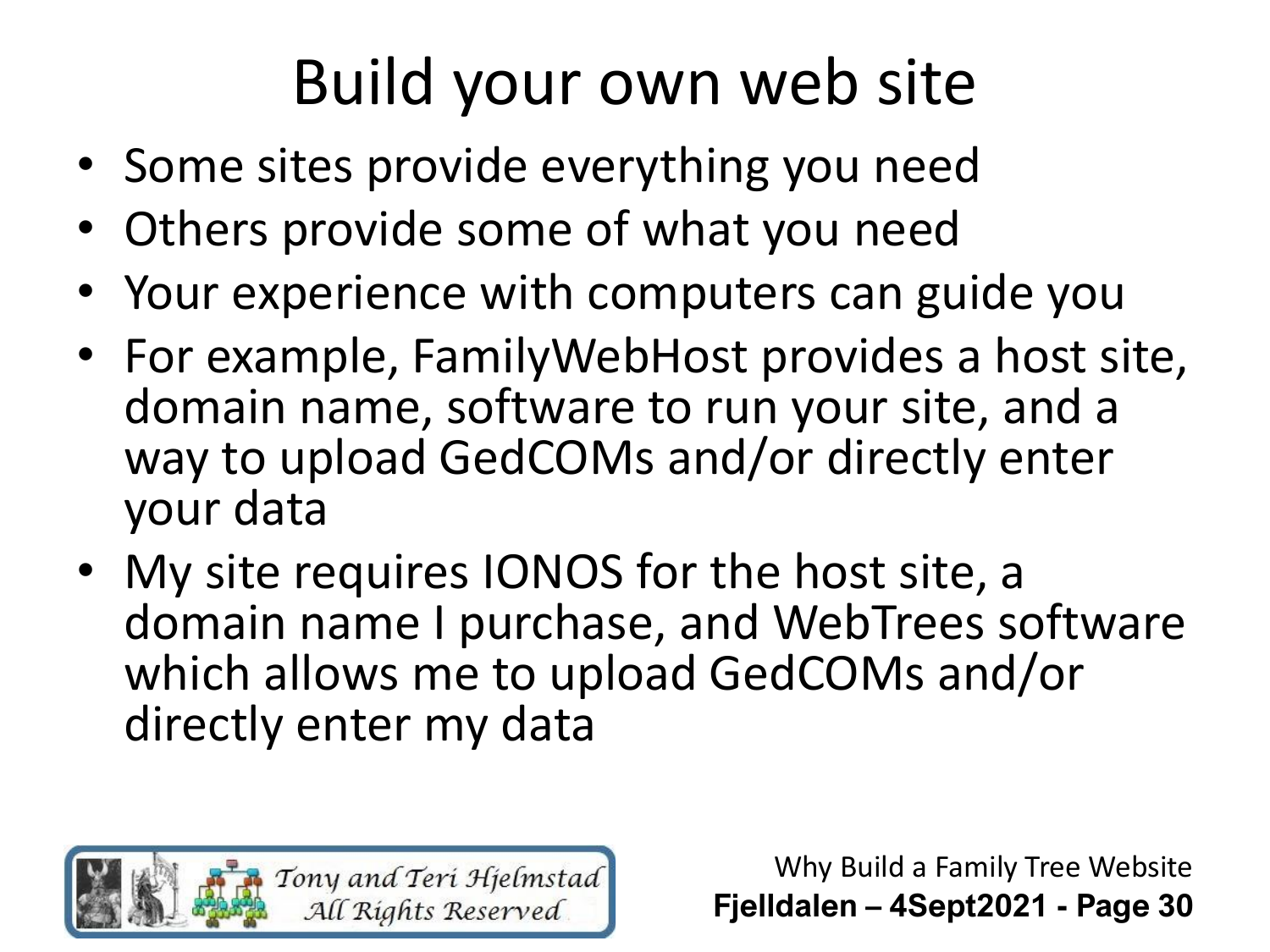#### Why Build a Family Tree Website - Links

#### My Sites

Tony's Genealogy [https://Norsky.net/GedHjelmstad](https://norsky.net/GedHjelmstad) Teri's Genealogy [https://Norsky.net/GedReed](https://norsky.net/GedReed)

#### Genealogy Sites

| <b>Family Search</b> |
|----------------------|
| Ancestry             |
| FamilyTree           |
| WikiTree             |
| MyHeritage           |
| Geni                 |

<https://www.familysearch.org/> <https://www.ancestry.com/> <https://www.familytree.com/> <https://www.wikitree.com/> <https://www.myheritage.com/> <https://www.geni.com/>

#### Some Various Hosting Services

| Cyndi's List - GEDCOM Tools   |  |
|-------------------------------|--|
| FamilyWebHost                 |  |
| <b>Family History Hosting</b> |  |
| The Next Generation ("TNG"    |  |
| GedSite                       |  |
| <b>WebTrees Web Software</b>  |  |
| <b>IONOS Hosting Provider</b> |  |

<https://www.cyndislist.com/gedcom/gedcom-to-web-page-conversion/> <http://www.familywebhost.com/> <https://familyhistoryhosting.com/> <https://lythgoes.net/genealogy/software.php> <https://www.gedsite.com/en/index.htm> <https://www.webtrees.net/index.php/en/> <https://www.ionos.com/>